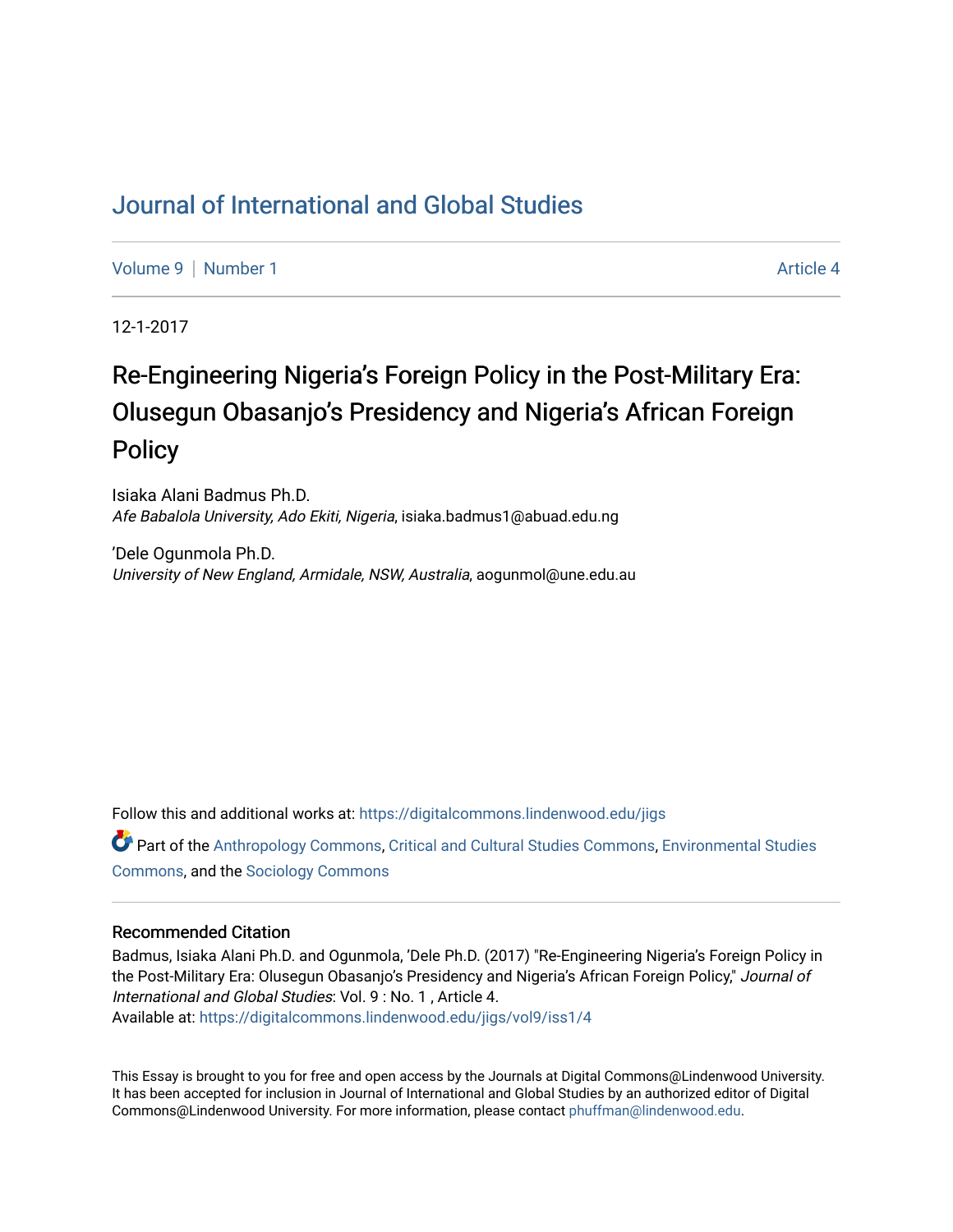# Re-Engineering Nigeria's Foreign Policy in the Post-Military Era: Olusegun Obasanjo's Presidency and Nigeria's African Foreign Policy

Isiaka Alani Badmus PhD Peace and Conflict Studies Unit Afe Babalola University Ado Ekiti, Nigeria isiaka.badmus1@abuad.edu.ng

'Dele Ogunmola PhD Peace Studies, School of Humanities University of New England Armidale, NSW, Australia aogunmol@une.edu.au

#### **Abstract**

This article explores Nigeria's current foreign policy under the Fourth Republic (May 1999- ). It investigates the gamut of events surrounding Nigeria's foreign policy-making and practice since independence (1960) and how this compares with the Obasanjo (1999-2007) administration's efforts at foreign policy formulation and implementation in Nigeria's recently hard-won recognition in the international system after 16 years of military authoritarianism. The paper argues that the Obasanjo administration was a success given the range of domestic and international issues that the administration was able to address. The article supports this by focusing on the main issues in the life of the administration, including Africa's security management, Africa's economic development, and the launching of NEPAD among others.

**Keywords:** Nigeria's Foreign Policy, Nigeria's African Foreign Policy, Nigeria's Fourth Republic, Olusegun Obasanjo, Military Rule, Democracy.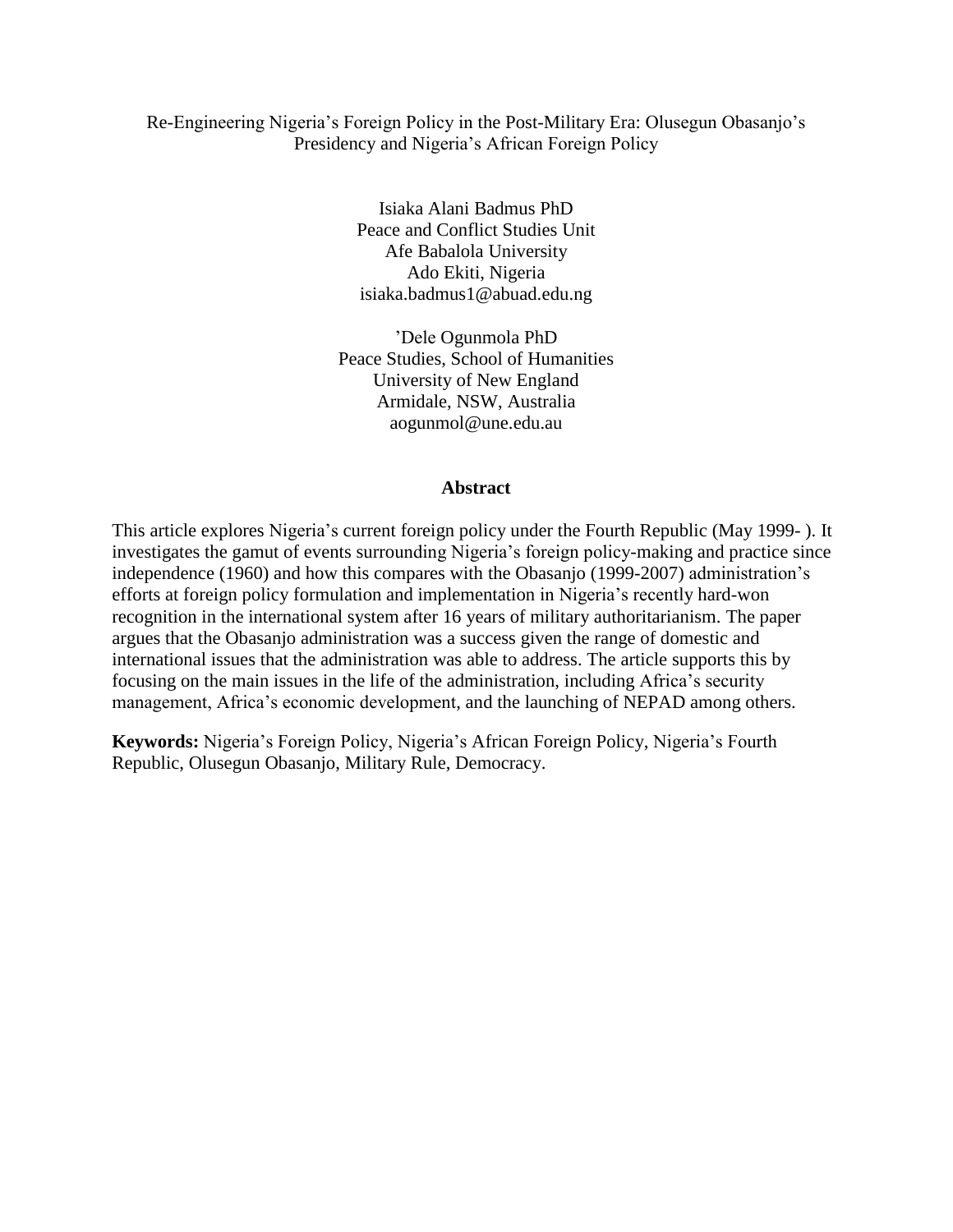*Under General Abacha, foreign policy was crudely mishandled. Records show that Nigeria was like a country without a foreign minister and a foreign policy during that period (Okpokpo, cited in Ilofuan, 2007, p.53).* 

*The governments of Generals Ibrahim Babangida and Sani Abacha, in particular, plunged the country into a pariah status, starting with the June 12, 1993 question. They personalised the Nigerian state… the most populous state in Africa was ostracized… It became a country with leprosy (Ilofuan, 2007, p. 53).*

*…no matter how the Obasanjo-led administration's foreign policy record is examined, his ability to successfully launder and restore the hitherto bastardised image of the country will forever be remembered (Ilofuan, 2007, p. 53)*.

The year 1960 is very important in Africa's political history, and it is widely regarded as *annus mirabilis*, a miraculous year, for more than 15 African countries gained their political independence in that year. Nigeria, the most populous country in Africa, became a sovereign state on 1 October, 1960, and in the same year, it gained membership of the United Nations (UN) and the Commonwealth (Aluko, 1981, p. 1; Olusanya, 1986). At independence, Nigeria's foreign policy actions were determined by its colonial orientations.<sup>1</sup> During the first few years of political independence, Nigeria's external relations were dominated by its relationship with Britain, its former colonial master, in particular, and the other Commonwealth countries. Things changed in the early 1970s due to the country's newfound wealth from oil exportation. The new economic and financial wherewithal expanded Nigeria's horizons abroad as the country became *primus inter pares*—first among equals—in intra-African international relations and the continent's leading and respected voice in international affairs, especially within multilateral institutions. From the struggles against the apartheid regime in South Africa to Angola's independence in 1975, through Africa's severance of diplomatic relations with Israel in 1973, Nigeria has been at the forefront. Writing on Nigeria's foreign policy, Professor Olajide Aluko, using Joseph Frankel's phraseology, contends that Nigeria became "a regional power in black Africa." This is because, Aluko (1981, p. 1) continued:

[Nigeria's] opinions are sought by many of the great powers on matters that are of concern to Africa. While it is true that [Nigeria] is heavily dependent on the great powers, especially the Western countries, for. . .trade, investments, and technology, [Nigeria] has been able to use [its]large internal market opportunities and foreign investments, especially in the oil industry, to influence [the] conduct [of others] on African issues.

It is disheartening that Nigeria's influential status in African affairs of the 1970s faltered with the overthrow of the civilian administration of Alhaji Shehu Shagari (1979-1983) by the Major General Muhammadu Buhari-led junta in December 1983 and the authoritarian nature of governance of the Buhari regime.<sup>2</sup> Military authoritarianism reached its zenith with General Sani Abacha's dictatorial rule (1993-1998). During Nigeria's military rule (1983-1999), authoritarianism replaced the rule of law; the constitution ceased to be the law of the land, and the country saw a dramatic increase in incidences of gross human rights violations. The political situation in Nigeria appeared critical with Abacha, who, following the footsteps of his immediate military predecessor, General Ibrahim Babangida (1985-1993), embarked on a well-orchestrated yet ultimately fake "transition program" for his self-succession (Badmus, 2005a). As a result of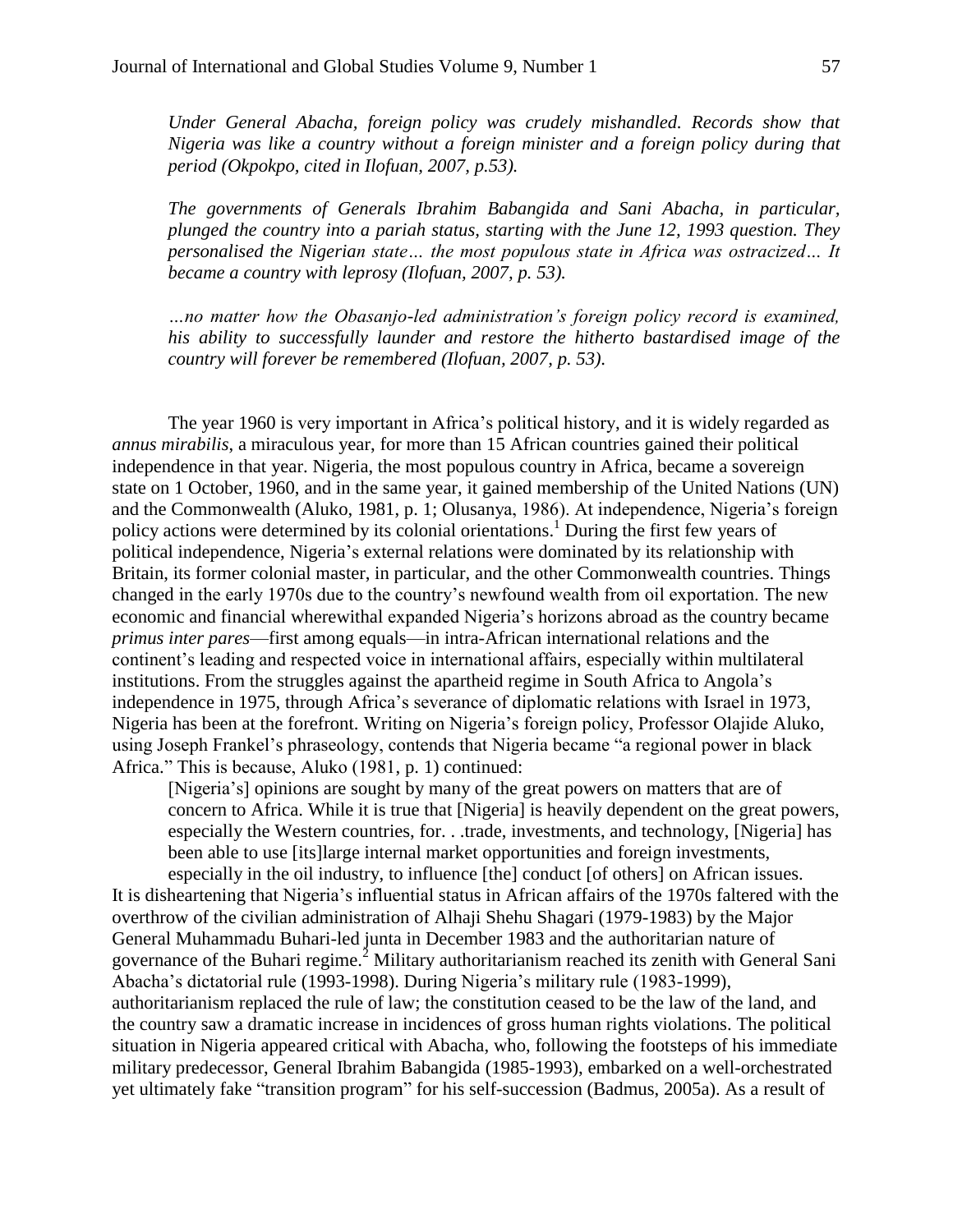these volatile political-military situations, Nigeria became isolated from the comity of civilized states and acquired the unenviable status of a pariah state. The conduct of Nigeria's foreign policy at that time was crudely mishandled, as Okpokpo and Ilofuan rightly argue in the first two epigraphs of this paper. The death of Abacha in office on 8 June 1998 paved the way for General Abdulsalami Abubakar to become the new military ruler, who, although a military man, understood that authoritarian leadership was not in the best interest of the country. The new regime quickly recognized the problems that beset the country, which Abubakar Abdulsalami took concrete steps to address, by, among other things, implementing an actual transition program that eventually led to the country's Fourth Republic, in May 1999.

The rebirth of democracy in Nigeria was highly welcome both by Nigerian citizens and friends of Nigeria, as it provided an opportunity for the country to repair its image and put Nigeria on a new path of socio-economic development and global recognition and acceptance. The expectations of Nigerians on democracy and its positive impacts on Nigeria's foreign relations were based on the fact that liberal ideals are, in the post-Cold War international system, the principal yardsticks by which to measure whether a government is responsible and accountable. That is, democracy and respect for human rights have become core values; achievement of both serve as a means by which to assess whether or not a government is responsible since it is believed that democratic leadership and the protection of citizens are catalysts for achieving socio-economic development. Therefore, it is important for any country wishing to maintain cordial relations with the external world in the post-Cold War international environment to accept the dictates of this global reality.

For nearly two decades, Nigeria has once again been governed by civilian authority. Thus, a period of 18 years offers a credible time-frame for a meaningful assessment of Nigeria's international relations under civilian rule. This paper explores the imperatives of democracy and good governance in the conduct of Nigeria's foreign policy, especially in African affairs. The paper seeks to explore how democratic rule has helped the country in salvaging its image and promoting its foreign policy objectives, especially as it relates to Africa. The paper analyzes these issues vis-à-vis Nigeria's foreign policy achievements in African affairs during the Olusegun Obasanjo-led administration. Toward this end, the article focuses on some main issues in the life of the Obasanjo administration such as the launching of New Partnership for Africa's Development (NEPAD); Africa's security management; promotion of democracy and good governance in Africa; restoring Nigeria's battered image and regaining the country's status as a leader in intra-Africa international relations, among others.

#### **Explaining Nigeria's Foreign Policy**

Foreign policy is conducted because no country is an island to itself. As Holsti (1995, p. 250) stated, foreign policy's "purposes and actions…are designed to sustain or alter a current object, condition, or practice in the external environment [and guide] the search for security, welfare, autonomy, and prestige." The nature and direction of foreign policy undertaken by any nation normally "arises primarily from domestic needs." Therefore, there is a symbolic relationship between foreign and domestic policies of a state since the two operate along a continuum. The close linkages between domestic and foreign policies of a state are important, and, as Jaemahn (1989, p. 16) contends, neither one can be worked out entirely apart from the other. The domain of the latter encompasses the international environment. The domestic policies of state are important to the events at the global level, and a well and clearly formulated foreign policy can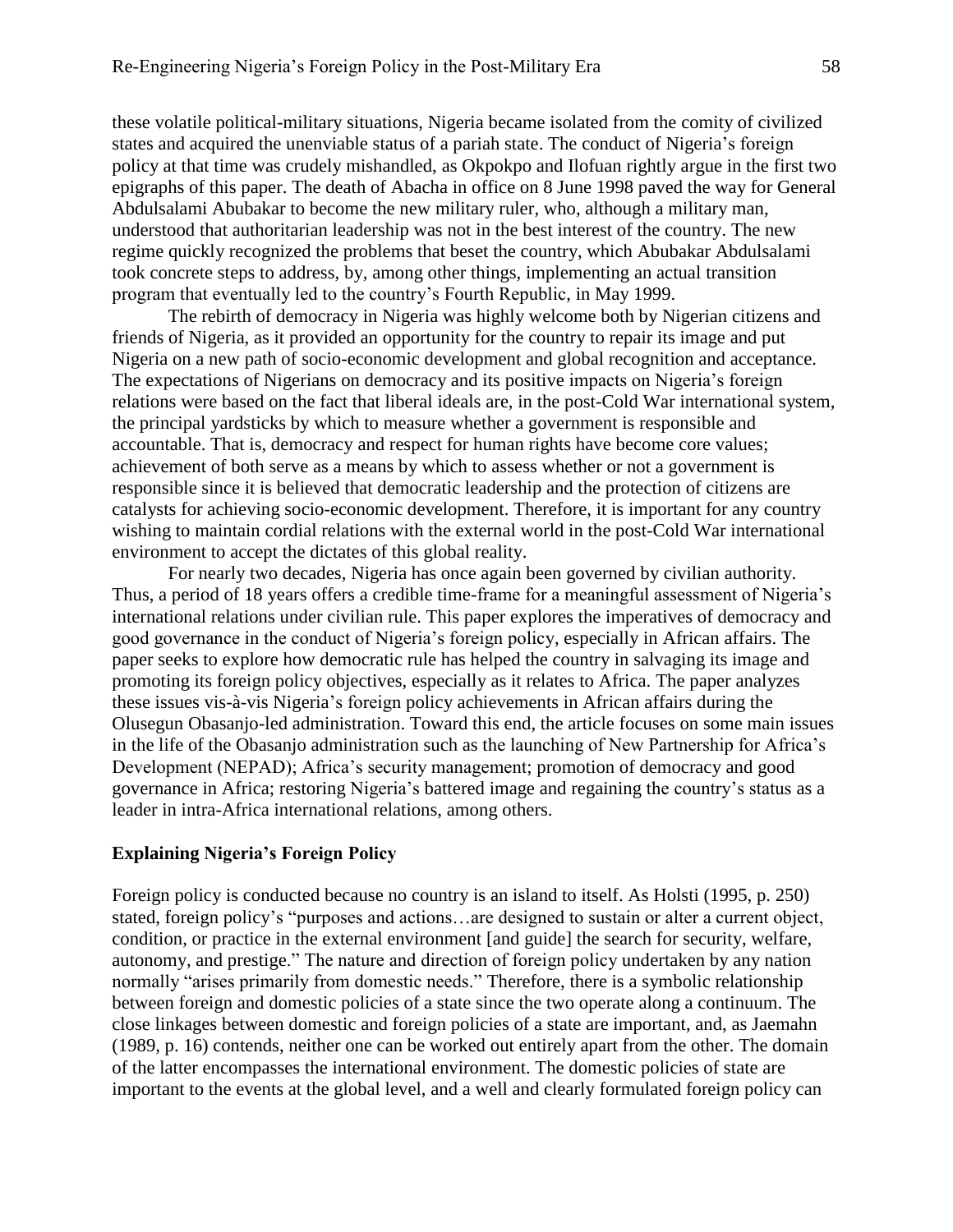be a not only a catalyst for development but also a vehicle for addressing socio-economic challenges confronting a state, especially for developing countries like Nigeria. However, poor formulation and implementation of foreign policy can have dire consequences for a country at the domestic level.

Within the context of Nigeria's 57 years of political independence, it is possible to outline the objectives, principles, and basic underpinnings of Nigeria's foreign policy. The principal objective of Nigeria's foreign policy has been to promote and protect the country's national interests in its inter-state relations. The indexes of these national interests, as enunciated by successive governments since independence are (i) the defense of the country's sovereignty, independence, and territorial integrity, (ii) the restoration of human dignity to black men and women all over the world, particularly the eradication of colonialism and white minority rule in Africa, (iii) the creation of the relevant and viable political and economic conditions in Africa and the rest of the world, (iv) the promotion and improvement of the economic well-being of the Nigerian citizens, and (v) the promotion of world peace and justice (Obiozor, 1994, pp. 159-165; Ogwu, 1986, p. 9; Olusanya & Akindele, 1986, pp. 2-3). Some of these objectives are not realistic and are also mere window-dressing especially for a less developed country like Nigeria.The cost involved in achieving some of these objectives make them simply impracticable and they should be confined to the domain of wishful thinking (see Vogt, 1990, p. 94).Olajide Aluko (1979, cited in Ogwu, 1986, p. 10) stated that "…most of [Nigeria's objectives] are not realizable and therefore, cannot provide a rational and realistic basis for the country's external behavior." Similarly, the eradication of colonialism and apartheid have become irrelevant since Africans have assumed the mantle of leadership in the Southern African sub-region, especially in South Africa, Zimbabwe, Namibia, and the Lusophone states of Angola and Mozambique. As such, the objective regarding the "eradication of colonialism" ought to be revised within the formal foreign policy objectives of Nigeria to reflect the contemporary objective of eradicating the institutionalized remnants of colonial rule (Badmus, 2005b, pp. 87-92; Vogt, 1990).

As for Nigeria's foreign policy principles, the first is the principle of non-alignment in the international system. Today, this appears to be an embattled principle. Non-alignment rejects formal military alliance with, and habitual political support for, either of the East-West Cold War power blocs. What we establish at the very outset is that although Nigeria professes nonalignment in the articulation of its foreign policy, its colonial history and stance on many international issues, especially during the First Republic (1960-1966), point to the contrary. Prior to the Nigerian civil war (1967-1970), Nigeria followed the lines of Britain, its former colonial master.<sup>3</sup> During the Nigerian civil war, however, Britain rejected Nigeria's request for military assistance and the purchase of arms and ammunitions in its war efforts against the Biafra secessionists. Nigeria's bitter experiences with the West (especially Britain) compelled the Nigerian government to look towards the countries of the East, especially the defunct USSR for military support. In the current international system, the principle of non-alignment has become an anachronism. It is little wonder that the G7 has shifted its focus to economic and development problems that have become major impediments to socio-economic emancipation of Third World regions.

The second principle is the legal equality of all states. While states are equal in theory, a critical look at Nigeria's African foreign policy reveals an ambivalent position regarding such equality. If it can be argued that Nigeria's participation in the campaign for the independence of Angola and Zimbabwe was provided in terms of diplomatic and financial support for the liberation movements in these colonial territories before their independence, the same cannot be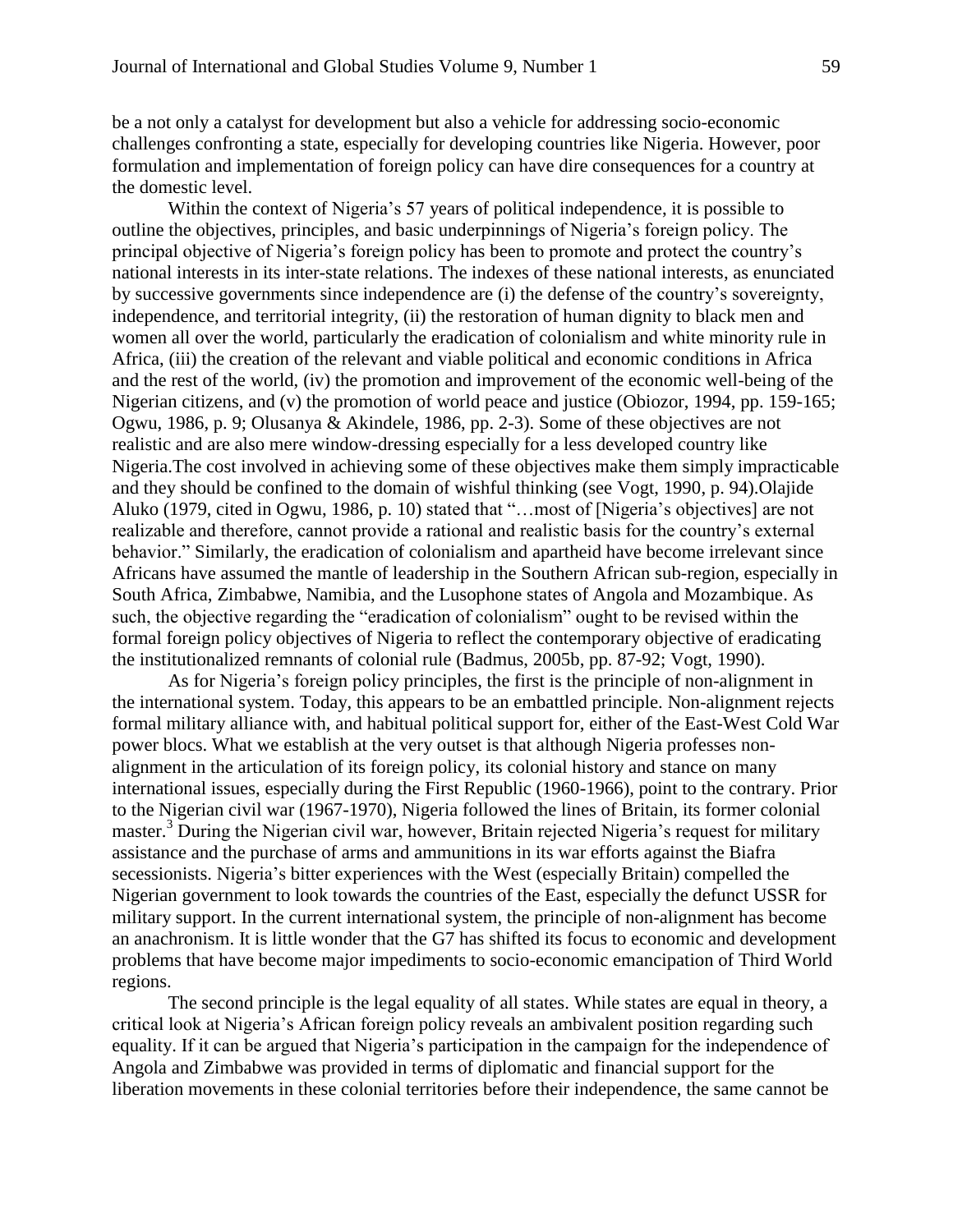said about its interventions in the Liberian and Sierra Leonean civil wars in the 1990s as we shall see in details later. This question of the equality of states pertains directly to the third principle, which is that of non-interference in international affairs. Fourth, Nigeria is committed to multilateralism, as it sought international cooperation as a participant in peacekeeping operations. Nigeria's presence is felt in the area of preventive diplomacy in the postindependence years. Multilateralism underscores Nigeria's membership within international organizations. Last is the principle that sees Africa as the cornerstone of Nigeria's foreign policy. Nigeria's African foreign policy was evident in the forming of the Organization of African Unity (the OAU, now the African Union or the AU), and it remains so under the new pan-African institution, the AU as well as in the Economic Community of West African States (ECOWAS). Sesay and Owoeye (1993, p. 201) asserted that Nigeria's African policy has remained the same over years despite regime changes. The centrality of Africa in Nigeria's foreign policy is important to the extent that this commitment to Afro-centric policy was enshrined in Section 19 of the 1979 Constitution of the Federal Republic of Nigeria.

# **Nigeria's Foreign Policy Shortly Before May 1999: Authoritarianism versus Global Ostracism**

As we mentioned earlier, Nigeria was, for many years, under military rule (between 1966-1979, and 1983-1999), and this has had considerable impact on the conduct of its foreign policy and external relations.<sup>4</sup> Military rule negatively impacted Nigeria's with respect to its credibility and battered its image at the global level. Under military authoritarianism, decisionmaking in Nigeria's foreign policy was unidirectional, as it was often conducted by executive fiat, with the head of state situated at the center of foreign policy formulation and implementation alongside his foreign affairs minister. In a military regime, the head of state is the embodiment of decision making, and the command structures of the military do not accommodate dissenting voices within its hierarchy. What the head of state says is final and becomes the law. The absence of a counterweight like the National Assembly (or Parliament) in civilian rule, combined with the psychological traits and idiosyncrasies of the military dictators leaves little room for multilateralism. Indeed, during Nigeria's period of authoritarian rule, its "foreign policy" "smack[ed] of obscenity, obstinacy, and obstreperousness" (Omotola & Saliu, 2003, p. 2). The decision-making in the formulation and implementation of Nigeria's foreign policy was the prerogative of the military head of state, and most "policy" simply reflected his personal worldview. The normal channels were bypassed or ignored; thus, foreign policy formulation and implementation become personalized by the head of state. Fawole (2004) puts it succinctly:

Perhaps one of the bad and unenviable legacies of military rule in the area of external relations [was the] personali[z]ation of policy-making by the maximum rulers. This was due to the absence of effective mechanisms for policy making, the arrogation of excessive powers to the military ruler, the deliberate subversion or marginali[z]ation of existing foreign policy-making institutions and structures such as the foreign service, the federal executive council, the research institutes and policy think tanks. The consequence was that foreign policy making was still *ad hoc* and far less routini[z]ed [even] after forty years of independence. (p. 5)

At the domestic level, the authoritarian nature of military rule in Nigeria had dire consequences on the political-economic base of Nigeria's foreign policy. The Nigerian economy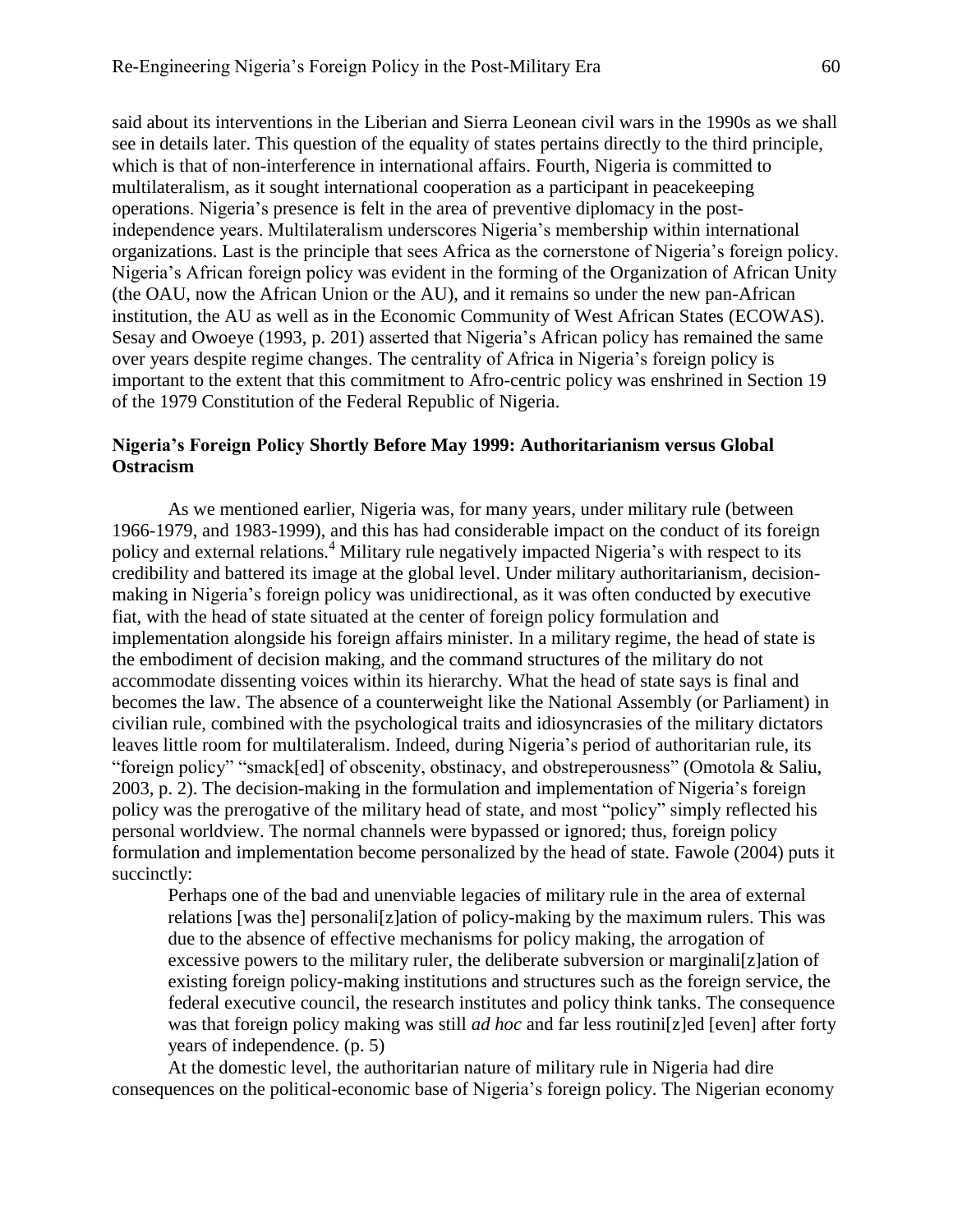was mismanaged, and contracted rather than expanded. The economy was also plagued by rampant and endemic corruption in both private and public sectors. Nigeria's military regimes embarked on wholesale looting of the public treasury, which worsened the socio-economic situations of the country with accompanied low standards of living of many Nigerians. It has been alleged that more than \$12.2 billion in oil revenue disappeared during the Babangida regime, while under the succeeding Abacha regime, between \$1 and \$3 billion was personally stolen (Badmus, 2009a; Human Rights Watch, 2007). In addition, the implementation of the World Bank's Structural Adjustment Programme (SAP) by the Babangida's administration worsened the socio-economic conditions of the majority of the population, as many Nigerians were living in absolute poverty. The underdeveloped nature of the Nigerian economy, the hardships brought about by the implementation of SAP, together with the inequitable state policies in the distributions of national wealth caused a flare up in ethno-religious conflicts in different parts of the country (especially in such major cities as Lagos and Ibadan in Southwest Nigeria, and Enugun and Calabar in the Eastern part of the country),as the masses (the unemployed youth in particular) became willing tools in the hands of the political elites, who opposed military rule. At this point, the domestic base of Nigeria's foreign policy was weak and fragile, and political-security was at risk, particularly with the annulment by the Babangida regime of presidential elections of 12 June 1993 (popularly known in Nigeria simply as "June 12"), an action that was condemned worldwide. Public outrage and condemnation of the annulled elections forced Babangida out of power in August 1993. Because Babangida was in haste to hand over power, he appointed an Interim National Government (ING) that was comprised of unelected civilians under the leadership of Chief Ernest Shonekan, a Yoruba technocrat from Southwest Nigeria. With the ING in place, Babangida stepped aside. As expected, the ING was overwhelmed by deteriorating socio-economic situations, and an increasing spate of political-military unrest. The ING was inundated with domestic problems, and the interim administration lacked the necessary leverage to articulate a vibrant and goaloriented foreign policy for the country (Badmus, 2009b).

The interim government's piece-meal initiatives were invidious in a heated polity. During this period, Nigeria was at the verge of disintegration as a result of the volatile political-military situations of the country. The Abacha-led junta seized power in November 1993, (only 82 days after the ING was inaugurated). Abacha was the most senior officer in the Nigerian army at that time and also defense minister in the interim administration. The new military leader, General Sani Abacha, constituted his decision-making organ, the Provisional Ruling Council (PCR). As events unfolded, the Abacha regime became authoritarian, committing human rights abuses on an unprecedented scale. Extra-judicial killings and murders became rather commonplace (Fawole, 2003). The 1994 death of four prominent Ogoni men (known as the "Ogoni four")<sup>5</sup> at a political meeting in the country's Niger Delta region—a crime that was subsequently pinned on nonviolent activist Ken Saro-Wiwa,  $\delta$  who was executed by the Abacha regime—was a case in point. The killings of Saro-Wiwa and his colleagues led to widespread condemnations of the regime and resulted in Nigeria's suspension from the Commonwealth of Nations for over three years. Expectedly, the international community imposed economic sanctions on Nigeria that further worsened the socio-economic conditions of average Nigerians and shifted the domestic base of Nigeria's foreign policy. The military-political situation of the country was so fragile that Nigerians witnessed bomb explosions and assassinations of political figures that opposed military rule. These assassinations were later traced to the junta, although the military government pointed accusing fingers to the opposition, especially the National Democratic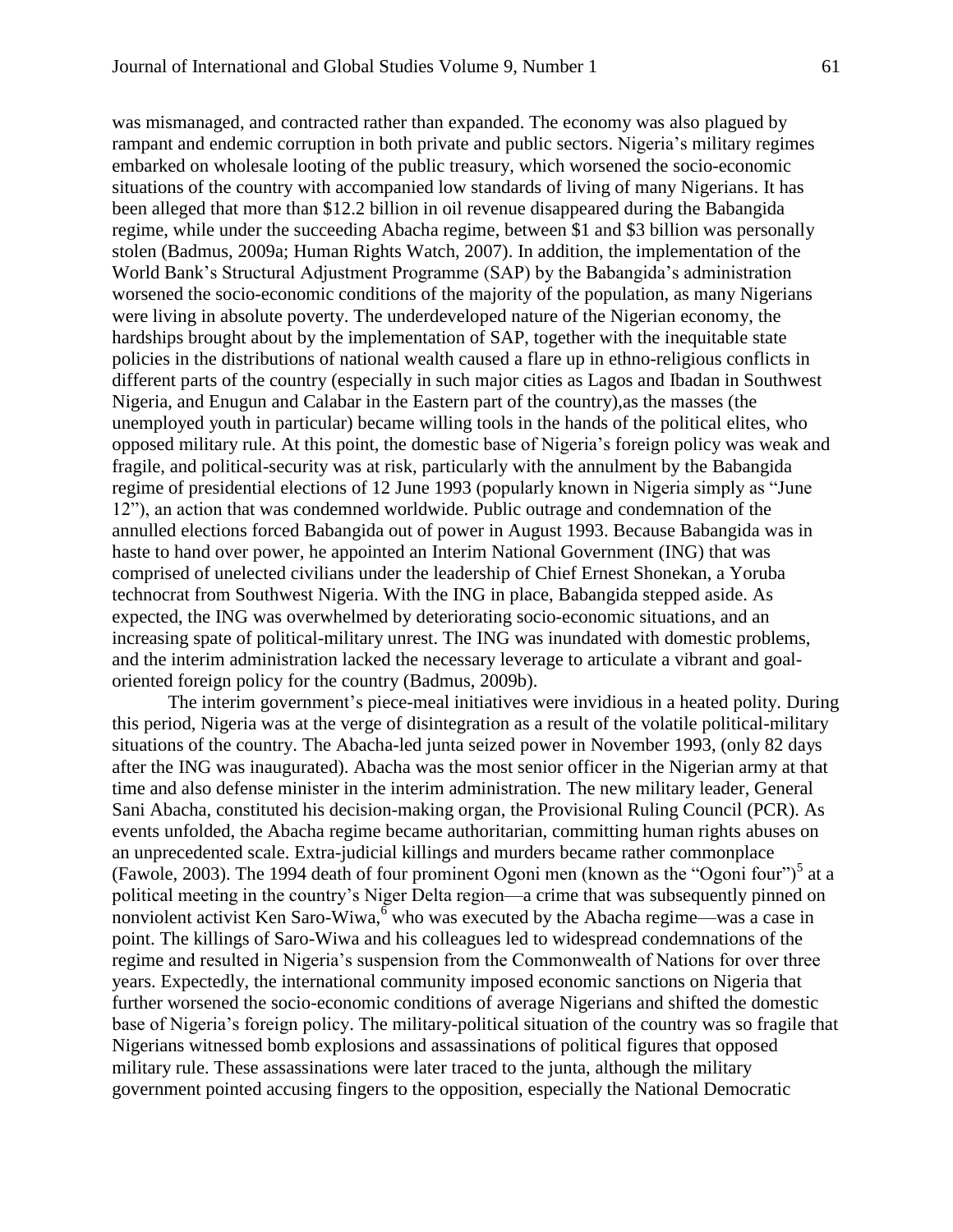Coalition (NADECO). The assassination of Pa Alfred Rewane, a NADECO chieftain, the murder of Alhaja Kudirat Abiola, wife of Moshood Abiola (a wealthy business mogul and the presumed winner of the annulled June 12 presidential elections) were further evidence of state-sponsored terrorism in the country. Instead of adopting a conciliatory approach to mend relationships or any options involving "subtle diplomacy" through persuasion (Omotola & Saliu, 2003: 3), or what Osita Agbu (1999, pp. 148-149) refers to as "a pragmatic liberal diplomatic approach," or even adopting and implementing policy options that would make Nigeria's foreign policy acceptable within the norms of international community, the Abacha government, as is characteristic of tyrannical rule, became confrontational, arrogant, defiant, and, above all, turned a deaf ear to all entreaties. The hawkish approach of the regime at that point in time is also reflective of the idiosyncrasies of the then decision makers in Nigeria's foreign policy. Thus, Nigeria's foreign policy in the time following the annulment of the June 12, 1993 presidential election was far less stable than what exists now. It was low in quality and ostensibly *ad hoc* in character with no predictable direction. By and large, the period characterized the nadir of Nigeria in international institutions. Nigeria not only became the target of criticism by its traditional western allies, owing to its poor human rights records, it also became an economic outcast from the International Financial Institutions (IFIs) and creditors clubs, with the attendant result being a derelict state of the domestic economy. One Nigerian newspaper, The Guardian, captured the Nigeria situation under Abacha aptly:

[T]he post-June 12 [1993] period bears that hallmark of a near-chaotic approach to foreign dealings. Nigeria's 'enemies' have multiplied, embarrassingly, on the international plane. Our powerful voice has been muffled, [which] further alienate[s] us from the comity of worthy friends. (Cited in Saliu, 2000, p. 49)

These were Nigeria's domestic and external realities when Abacha died in office in June 1998 and General Abdulsalami Abubakar assumed leadership of the country. Faced with domestic and international pressures, the Abubakar administration embarked on a fence-mending mission with the most important countries of the world and reconciled with opposition groups in Nigeria. He subsequently cancelled the Abacha transition program and came up with his own sincere program for returning the country to civil rule. As part of Abubakar's transition program, new political parties were registered, elections were held, and in May 1999, the military finally left the political arena for the new civilian administration of the Nigerian Fourth Republic.

#### **The New Context of Nigeria's Foreign Policy**

Professor F. S. Northedge (1968, p. 15) asserts that the foreign policy of a country is "a product of environmental factors—both internal and external to it." Therefore, the environment of policy formulation is pertinent in order to have assertive foreign policy that will be able to achieve the country's national interests. In foreign policy studies, both the domestic and external environments play a role. There is a relationship between the two environments, as events at the domestic level often determine and shape foreign policy, while the events at the external, global level affect and/or determine events at the domestic environment of the country. In this section, we examine these environments of foreign policy formulation and implementation and explore how the new democracy has brought positive changes in the foreign policy formulation and conduct of Nigeria's external relations.

As noted earlier, Nigeria was confronted with harsh domestic and external environments in the formulation and conduct of its foreign policy under military rule. This is due to both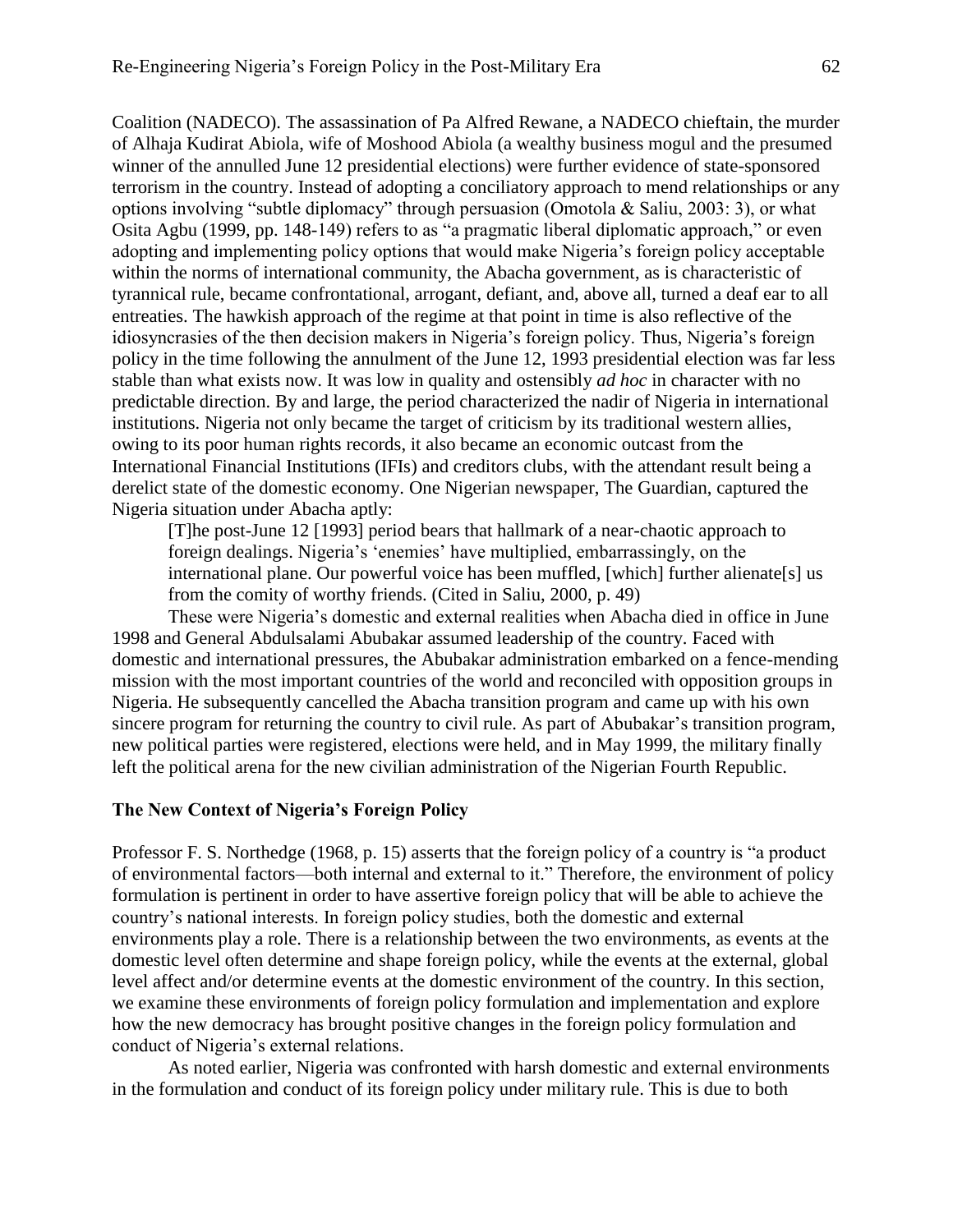internal and international opposition to the authoritarian rule of the government of the day. With the advent of civil rule, the domestic environment of policy formulation witnessed a complete transformation, as due process is now followed, while such institutions as the presidency, National Assembly (which is made up of the House of Representatives and the Senate), federal ministries, federal executive council, foreign service, and research institutes such as the Nigerian Institute of International Affairs, National Institute for Policy and Strategic Studies, Parastatals, among others have their roles in the conduct of foreign policy as articulated in the constitution. The president runs the country on a daily basis, and foreign policy is his domain. In his capacity as the president and commander-in-chief of the armed forces, he is the principal actor in both domestic and foreign policies formulation. The president sets the foreign policy agenda in line with his visions and party's manifesto; this is in accordance with the dynamics of international politics. However, the president is not the only actor in foreign policy making and implementation, for he is assisted by a number of ministries and parastatals (Fawole, 2004, pp. 12-13).

Unlike the situation during military rule, under civilian administration, the power of the president are not absolute. It is subject to constitutional checks of the National Assembly. For example, the president is empowered to appoint ambassadors and high commissioners, but he must seek the approval of the National Assembly (Section 171 of the 1999 Constitution of the Federal Republic of Nigeria). The National Assembly also exercises control over the ratification and renunciation of international agreements and treaties negotiated and signed by the president, his ministers, or envoys on behalf of the Nigerian state (Sections 11 and 12). Such agreements/treaties can only enter into force after they have been ratified and passed into law as an Act of the National Assembly, among others. Another area in which the National Assembly exercises control is finance. The executive arm of government must request and receive the National Assembly's approval before any money can be made available for spending, even in matters relating to foreign and defense policies. Sections 59 and 80-82 of the constitution state that before any money can be withdrawn from the Consolidation Revenue Fund of the Federation for any purpose, it must be approved by the Nigerian National Assembly. The National Assembly's power and control over finance and government spending can easily abet or hold back the chief executive's ability and capability to conduct foreign policy. Informed public opinion (such as civil society organizations, mass media, and organized labor) is now, to a large extent, in support of the civilian administration, unlike the situation under the preceding military regimes. The favorable domestic environment of policy formulation is boosted by the personality and psychological factor. This idiosyncratic variable<sup>7</sup> should not be overlooked, for it has an overbearing influence on the conduct of Nigeria's foreign relations. The personality and psychology of a leader (the chief executive officer in particular) determines the policies formulated. Therefore, the policies of the government are reflective of the leader's worldview and his personal traits; how he sees and defines the situation are function of his psychology. As an erstwhile Nigeria's External Affairs Minister, Professor Bolaji Akinyemi poignantly puts it: "The constitutional provisions form the skeleton: they are the bare bones. It is the personality of people running the system that puts the flesh on the skeleton, giving us the recogni[z]able form" (Akinyemi, n.d.). Under the civilian administration of Chief Olusegun Obasanjo, the president was (and he is still, after leaving office) a man of international clout and respect who brought some degree of respect to the Nigerian state and presidency in particular. As a former military ruler of Nigeria (1976-1979), Obasanjo voluntarily handed over power to a civilian administration in 1979, and since then, he has been at the forefront of the struggles to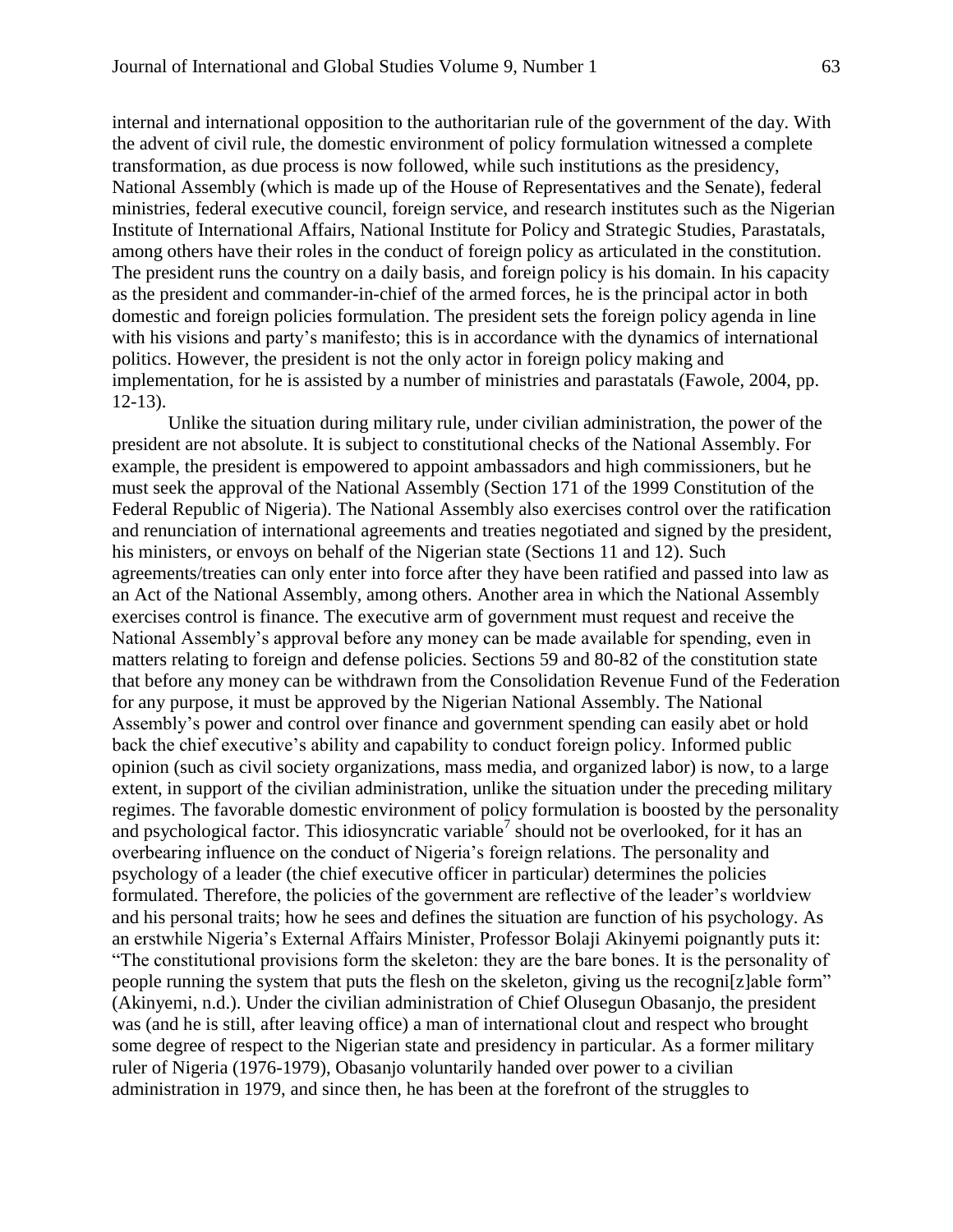democratize Africa's political environment. In this respect, Omotola and Saliu (2003) argue that Obasanjo came in as president with impressive, if not intimidating credentials. This, according to Omotola and Saliu, directly contrasts the inexperience of Abacha. Obasanjo's impressive credentials were supported by the personality of his foreign affairs ministers. Of particular importance is that of Foreign Affairs Minister Alhaji Sule Lamido, who displayed a high level of maturity, skills, dexterity, and good mastery of the job (Omotola & Saliu, 2003). Thus, the democratization of the hitherto militarized and constricted political space has brought unquantifiable improvement to the domestic base of Nigeria's foreign policy formulation and implementation.

At the global level, the transfer of power in Nigeria from military rule to civilian authority in May 1999 ended the pariah status of the country, and Nigeria was welcomed back into the comity of civilized nations, as it conducted its external relations according to the accepted norms of international society. This singular event witnessed the relaxation of strained international relations between Nigeria and the outside world, especially western countries, and subsequently, the major powers/industrialized nations lifted political-economic and military sanctions that had been imposed on Nigeria. The international skepticism of Nigeria became a thing of the past.

#### **Re-Engineering Nigeria's Foreign Policy: May 1999-May 2007**

When we speak of re-engineering Nigeria's foreign policy, we have in mind the repairing of the damage and international disrepute that the military regimes and authoritarianism caused Nigeria in the comity of nations. It is not an exaggeration to say that while the diplomacy of the Abubakar regime was mainly focused on reconciliation both at home and abroad, especially with the industrialized countries in the West, which espouse democratic ideas and ideals, the succeeding Obasanjo's shuttle diplomacy was even more vigorous. This was due to the newfound democratic fervor. Nigeria's foreign policy under Chief Olusegun Obasanjo was a continuation of that initiated under Abubakar, for Obasanjo's civilian administration continued the reconciliation agenda/program of Abubakar's military (but not totalitarian) regime. Although President Obasanjo gained a reputation for traveling extensively (and was indeed called the "traveling president,")<sup>8</sup> in fact, modern diplomacy requires a leader that gives an international window of opportunities to allow his country to have new political and economic views and opportunities by reaching out to world leaders. The groundwork for these opportunities can be laid through shuttle and political, as well as summit diplomacy. Because of its past experiences with military rule, Nigeria under a democratic dispensation (especially under Chief Obasanjo) was in dire need of repositioning itself, through its foreign policy implementation, to become a respected state in the world. We now turn to our discussion on the Obasanjo presidency specifically, and Nigeria's foreign policy under Obasanjo with reference to Africa. But before we examine this, it is pertinent, first, to look at the methods adopted by the civilian administration at the domestic level—*i.e*., the administration's economic policy and diplomacy—in order to have a vibrant and articulate foreign policy.

A major policy that the Obasanjo government implemented to revamp the national economy, boost productivity, and increase social amenities as well as roll back poverty was the implementation of economic reform agenda via the National Economic Empowerment and Development Strategy (NEEDS). Explaining the importance of NEEDS to the Nigerian public, Obasanjo stated that "the on-going reform agenda that has been packaged as the NEEDS is our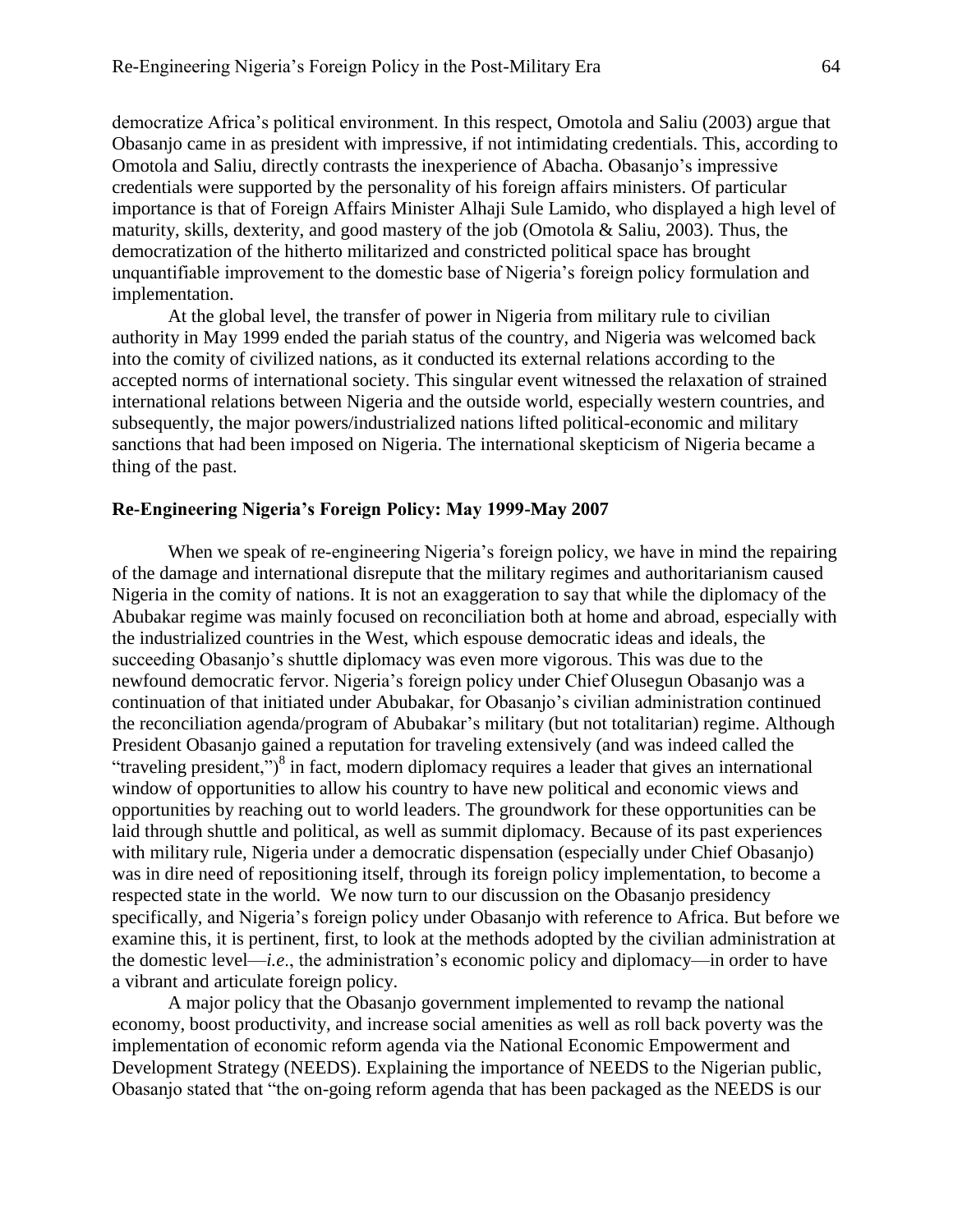grand strategy to reposition Nigeria for stability, growth, development and prosperity for all."<sup>9</sup> President Obasanjo's belief in this reform agenda can be heard in his words:

Once the reform agenda at the federal level is effectively complemented by initiatives at the state and local levels in the State Economic Empowerment and Development Strategy (SEEDS) and Local Economic Empowerment and Development Strategy (LEEDS) respectively, we can begin to see unbounded and unprecedented development in all sectors and improvement in our lives.<sup>10</sup>

The fact that the Nigerian government's economic diplomacy was aimed at revamping and revitalizing the domestic economy shows that there is a nexus between national and international economies and also an intrinsic link between the two in Nigeria's foreign policy. The thrust of the administration's domestic economy policy was economic liberalization. The policy was geared towards opening the Nigerian market by attracting Foreign Direct Investment (FDI) through a key feature of the economic policy: privatization. Privatization means the partial or total withdrawal of government equity from some sectors of the economy that were hitherto under the firm control of the government. The establishment of the Bureau of Private Enterprise (BPE), one of the most important (perhaps, the principal) instrument for the realization of this policy agenda was commendable, as it showed the administration's determination to revamp the ailing and contracted Nigerian economy. However, the Obasanjo regime's withdrawal of subsidies from the downstream sector triggered socio-economic unrest. The attendant result of Obasanjo's deregulation and market-oriented policies initially engendered a spiral of inflation, with negative consequences on the purchasing power of Nigerians—in spite of the stated objectives of NEEDS. Even within the ruling party (the People's Democratic Party or PDP), the government's economic policy was subjected to an avalanche of criticism contrary to the government's self-praised and acclaimed economic success. For example, the former Attorney General and Minister of Justice in the Second Republic (1979-1983), and a PDP chieftain, Chief Richard Akinjide lamented the low standards of living of the average Nigerian. The eminent lawyer asserted that "Up till now, not less than 70% of Nigerians are living below poverty level. Yet we have never in the history of Nigeria produced as much wealth as we produce now. Our foreign reserve is now above \$30 billion" (*The Punch Newspaper*, Lagos, 11 September 2005). Akinjide's position is corroborated by Ploch (2007, p. 9) who said:

Nigeria has the second largest economy in Africa and generates over \$47 billion a year in oil and gas revenue, and yet many of its people are among the continent's poorest. According to USAID, 70% of Nigerians live on less than \$1 per day, and the average life expectancy is only 47 years…The country ranks 159 of 177 countries on [the] UN Development Programme's (UNDP) Human Development Index. The US State Department attributes Nigeria's lack of social and economic development to decades of unaccountable rule.

Despite these criticisms and some difficulties encountered by the Obasanjo administration, we assert that the market-oriented policies did yield and that since Obasanjo left office in May 2007, the policies have been yielding handsome dividends that have not yet been reflected in the socioeconomic well-being of the majority of Nigerians. The main reason for this is due to corruption, looting of the country's treasury, and the ongoing mismanagement of the economy by other political leaders. For example, the former Minister of Petroleum Resources under President Goodluck Jonathan, Deziani Alison-Madueke, is presently being investigated by the government,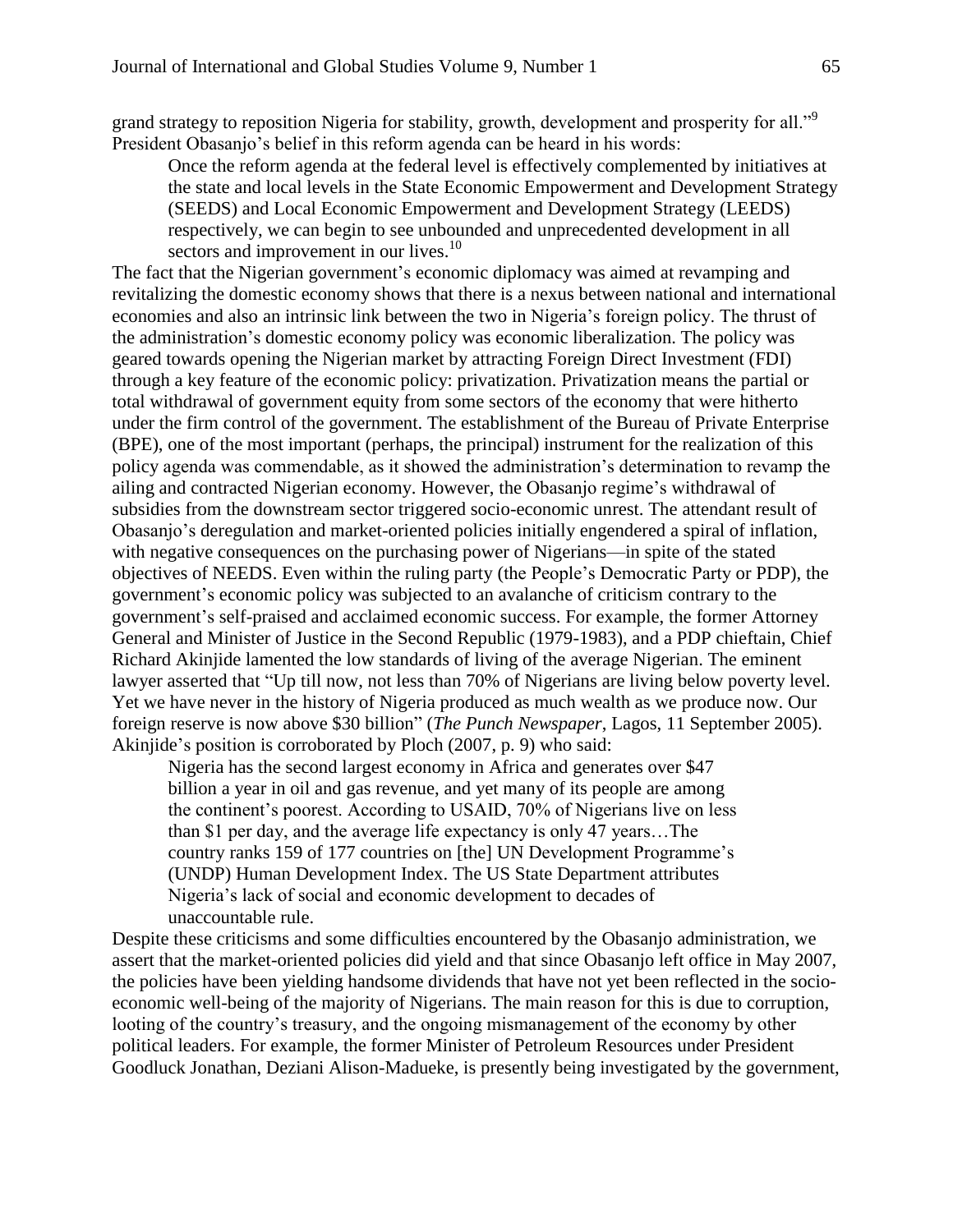and more than \$100 billion has been recovered from her; this is in addition to her properties that have been seized by the present Buhari administration.

There is no arguing that government alone cannot reduce the level of unemployment. Privatization will unequivocally translate into the absorption of a significant number of the unemployed population, especially youths. Yet at the same time, the government should not overlook the fact that economic liberalization is a double-edged sword and can have negative effects on foreign policy options. For example, excessive liberalization and dependency on foreign capital for economic development will undoubtedly make Nigeria over-dependent on the West, thus weakening the domestic foundation necessary for a radical approach to foreign policy, as was the case of the nationalization of the British assets (British Petroleum or BP and Barclays Bank) in Nigeria during the Obasanjo military regime of the 1970s. It is important to realize that with the economic situation in Nigeria, a radical posture in foreign policy against the West would have been counterproductive and to a large extent suicidal at a time when Nigeria was pleading for economic support.

Another aspect of the Obasanjo economic diplomacy is the issue of debt pardoning for Africa and Nigeria in particular. In many international fora, Obasanjo emphasized the linkages between and among developing nations' debts and the toll of debts on the African economy. Nigeria's economic diplomacy bore fruit in 2006 with the cancellation of 60% debt Nigeria owed the Paris Club when Nigeria's Finance Minister, Okonjo-Iweala, helped by the US Treasury Department, persuaded the Paris Club to forgive \$18 billion of Nigeria's foreign debt (Herskovits, 2007)

# **The Obasanjo Presidency and Nigeria's African Foreign Policy: Balance Sheet and Critiques**

In this section, we examine the balance sheet of Nigeria's foreign policy and external relations under Obasanjo. Nigerian diplomacy under Chief Obasanjo can be viewed from two perspectives: the first is the domestic policy, which serves as a springboard for international policy. In fact, the correlation between domestic and foreign policies allows us to have a better understanding of Nigeria's foreign policy in this era of democracy with concomitant positive effects that bear on Nigeria's diplomacy. The performance of the Obasanjo administration in Nigeria's international relations can be analyzed at three levels: the West African sub-region, the continental (Africa) level, and the global arena. The administration employed shuttle diplomacy to conduct its foreign policy and promote Nigeria's image at the external environment. This way, the administration pursued Nigeria's foreign policy objectives, and the president's face-to-face diplomacy with other world leaders helped Obasanjo become known as a globe trotter president in Nigeria, for in the annals of Nigeria's foreign policy implementation and external relations, no president has ever traveled abroad like President Obasanjo. The scope of this paper focuses on the African (West Africa inclusive) dimension of these achievements in Nigeria's external relations, particularly as it relates to regional security management, socio-economic development, among other issues.

#### **The West African sub-region: Regional security management and economic development**

At the inception of Nigeria's Fourth Republic in 1999, the West African political-military environments were volatile, with pockets of armed conflict and political violence in neighboring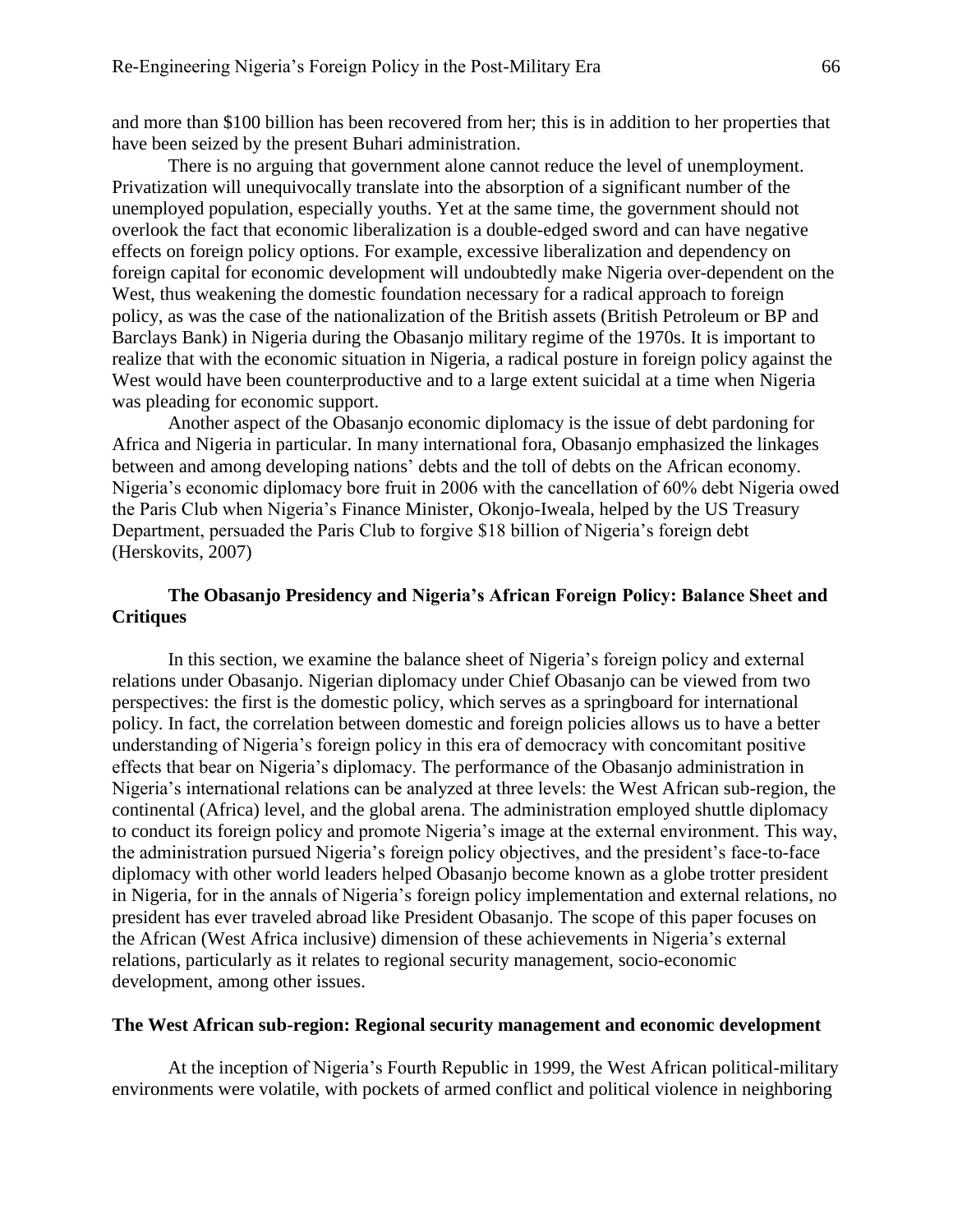countries such as Liberia, Sierra Leone, Guinea, Guinea Bissau, and Côte d'Ivoire to mention but a few. This situation, together with the adverse socio-economic conditions of the sub-region, provided the new civilian Obasanjo administration in Nigeria the opportunities to launch itself, prove to the world that Nigeria was still relevant in the scheme of things in West Africa, and also to showcase Nigeria's African foreign policy. Some of the achievements of Nigeria's West African policy are examined in this section.

Nigeria's post-military foreign policy focus in Sierra Leone under Obasanjowas characterized by continuity.<sup>11</sup> And, by continuity we mean the continuing and reinforcing of the peace initiatives undertaken by the Abubakar regime (Badmus & Ogunmola, 2003; Ogunmola & Badmus, 2006). The resolution-seeking nature of Nigeria's external relations with President Ahmed Tejan Kabbah of Sierra Leone was noticeable under General Abubakar. Abubakar's military administration even attempted to withdraw Nigeria's troops from Sierra Leone because the constitution of Nigeria specified that intervention in foreign conflict was to be limited to peacekeeping operations.<sup>12</sup> Indeed, Nigeria's ongoing military intervention in Sierra Leone's conflict, launched by General Abacha—when he sent the Nigerian troops to reverse a coup in Freetown, Sierra Leone—was not only costly in financial terms but also led to the death of many Nigerian soldiers (Berman & Sams, 2000: 124). It was apparent to subsequent Nigerian policy makers that the ideal way out of the political-military problem in Sierra-Leone was a peaceful resolution of the civil war. Without doubt, the Nigeria-led ECOWAS<sup>13</sup> peace operation in Sierra Leone, to which Nigeria had contributed a majority of troops and funds, was the force that guaranteed the survival of the civilian government in Sierra Leone. The Obasanjo administration continued and consolidated policy laid down in Sierra Leone by the Abubakar regime by prioritizing a peaceful resolution of the conflict. The ECOWAS's military intervention and its diplomatic efforts, coupled with that of the international community were remarkable and successful when, on 7 July 1999, the ECOWAS leaders, officials of the UN, and others met with the warring parties in Togo and signed the much publicized Lomé Peace Accord, which formed the basis of peace in Sierra Leone. (The implementation of the accord was not unproblematic due to lack of sincerity of the rebel group, the Revolutionary United Front (RUF) to respect the signed agreement. With the deployment of a UN peace operation—the UN Mission in Sierra Leone (UNAMSIL)—the stage was set for Nigeria to completely pull its troops out of Sierra Leone.) However, Nigeria's withdrawal was only symbolic, as Nigerian contingent in the ECOMOG soldiers were re-hatted and became the advanced elements of UNAMSIL. The Chief of Defense Staff of Sierra Leone was Nigerian Brigadier-General Maxwell Khobe, and a respected Nigerian diplomat, Chief Olu Adeniji, was appointed both the Special Representative of the UN Secretary General in Sierra Leone and UNAMSIL Head of Mission. In fact, Abuja reiterated its position through Nigeria's Chief of Army Staff, General Victor Malu, saying, "We don't want to leave when the UN is not ready and by so doing give the rebels a chance to threaten the capital" (Victor Malu, cited in The Guardian, 17 February 2000). The presence of UNAMSIL did not stop Nigeria making its presence felt in Sierra Leone until peace returned, and it also gave a positive sign to Nigeria's friends and the international community that the country was fully back into the comity of nations, as subsequent events in Côte d'Ivoire and Liberia proved.

On 19 September 2002, Côte d'Ivoire descended into civil conflict. The conflict added to the volatility of the West African security environment of the 1990s. Côte d'Ivoire, once a haven of political stability and beacon of economic growth and prosperity in West Africa, was engulfed in conflict as a result of the mismanagement of the political legacies of the first Ivorian president,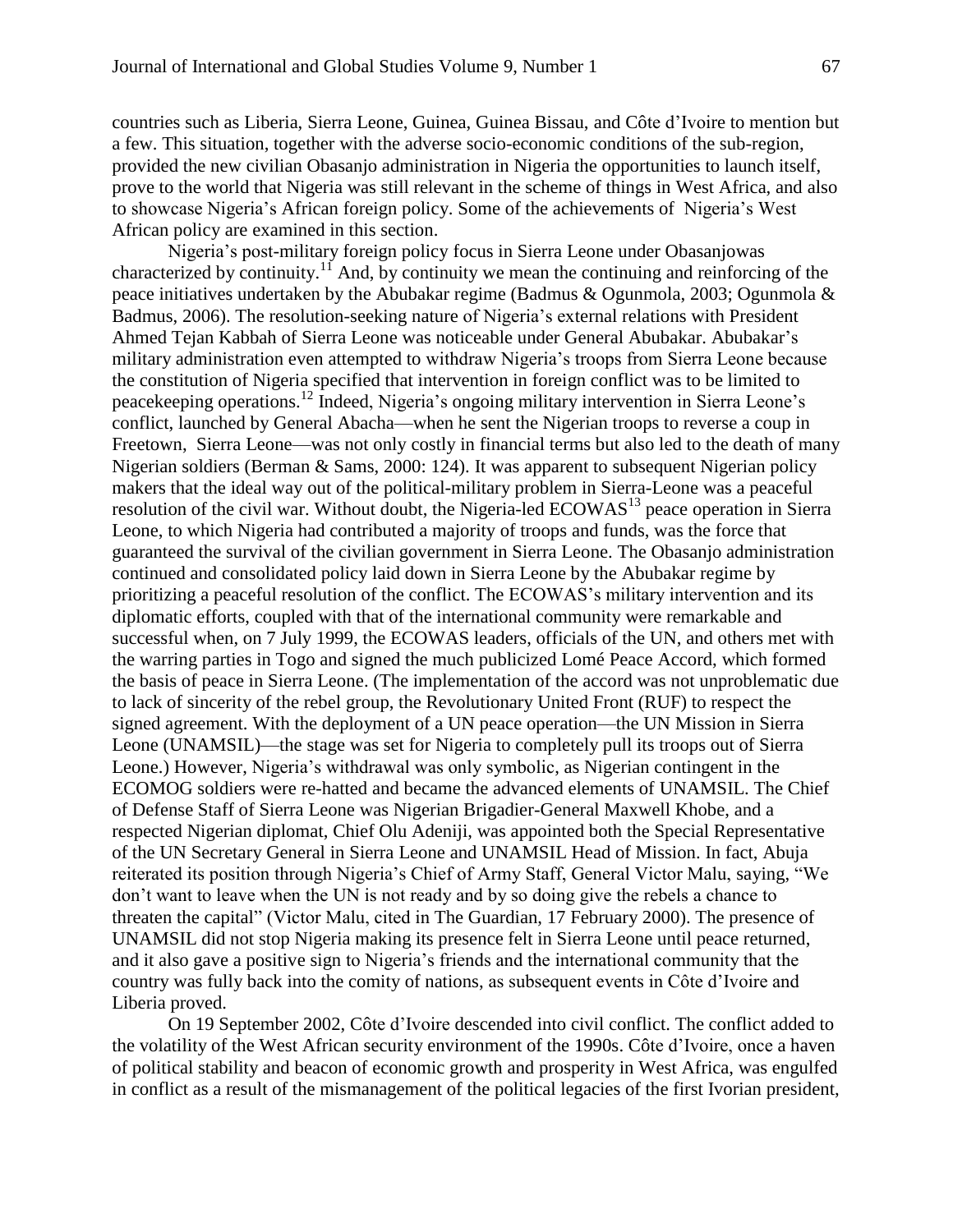Félix Houphouët-Boigny, amid economic contraction where a new social construct, that is the doctrine of *Ivoirité*, took center stage of socio-political unrest that led, inexorably, to the Ivorian civil war. <sup>14</sup> Nigeria, basking in the glow of its rediscovered political strength, actively involved itself in the diplomatic efforts within Côte d'Ivoire that resulted in the signing of various ceasefire and peace agreements by the belligerents. Nigeria was a member of the ECOWAS's Contact Group on Côte d'Ivoire that was set up to mediate peace.

Nigeria's foreign policy in intra-African international relations during the Obasanjo administration reached its zenith when the Nigerian president became the African Union (AU) Chairman. Obasanjo used his new position and status to influence the course of negotiations in the Ivorian conflict in order to achieve lasting peace in that country. Nigeria was present at the signing of all the agreements, whether under the auspices of ECOWAS, the AU, or the UN. Nigeria was at the forefront of the quest to find lasting peace in Côte d'Ivoire even after the end of Obasanjo's chairmanship of the AU, since Nigeria was a member of the AU-mandated International Working Group (IWG) to facilitate negotiations and implementation of the various agreements by the parties to the conflict. Several meetings were organized purposely to move the peace process forward. Nigeria was also a key player in the establishment of the ECOWAS Mission in Côte d'Ivoire (ECOMICI), which created buffer zones between the rebels that controlled north of the country and the government forces that occupied the southern part of Côte d'Ivoire (Badmus, 2015a; Ogunmola, 2013).

In the Ivorian crisis, Nigeria adopted a new diplomatic and political strategy that actually paid off. This innovation was a radical departure from peace enforcement that Nigeria undertook in the first Liberian civil war (1989-1996)—which saw President Samuel Doe out of power during ECOMOG I operation in Liberia—and its military intervention in Sierra Leone, especially when General Sani Abacha was Nigeria's leader. These two operations were condemned at home by the informed public opinion, which did not see any objective rationale in Nigeria's interventions.

The second civil war in Liberia (1999-2003) pitted the government of Charles Taylor against two rebel movements, the Liberians United for Reconciliation and Democracy (LURD) in the north, with the support of Guinea, and the Movement for Democracy in Liberia (MODEL) in the south (Reno, 2007, p.77). From the outset of the war, President Obasanjo adopted a peaceful approach to the resolution of the conflict through the Nigerian government working in concert with ECOWAS, the AU, and the UN, instead of undertaking a dangerous peace enforcement operation. The zenith of this international cooperation with other leaders paid off when,on11 August 2003, Charles Taylor relinquished power and departed Liberia for and lived in exile in Nigeria. Taylor's exit as Liberia's president was "not because LURD had overthrown him. Instead, he accepted a bargain with an International Contact Group that included US, British, and French officials that if he left Monrovia, he would not be prosecuted before a war crimes tribunal in Sierra Leone" (Reno, 2007, p. 79).

With Charles Taylor out of power, prospects for peace and reconciliation in the West-African sub-region (particularly in Liberia) were enhanced with the deployment of the Nigerialed ECOWAS peace mission (the ECOWAS Mission in Liberia or ECOMIL) with the assistance of the US and the UN in August 2003 (Cook, 2005, p.1). Nigeria shouldered numerous responsibilities in conceptualizing and operationalizing ECOMIL. ECOMIL was commanded by a Nigerian General, Festus Okonkwo (Ross, 2005, p.61). The UN Mission in Liberia (UNMIL) later replaced ECOMIL. The belligerents and 18 political parties signed the Comprehensive Peace Agreement (CPA) in August 2003, which led to the establishment of a National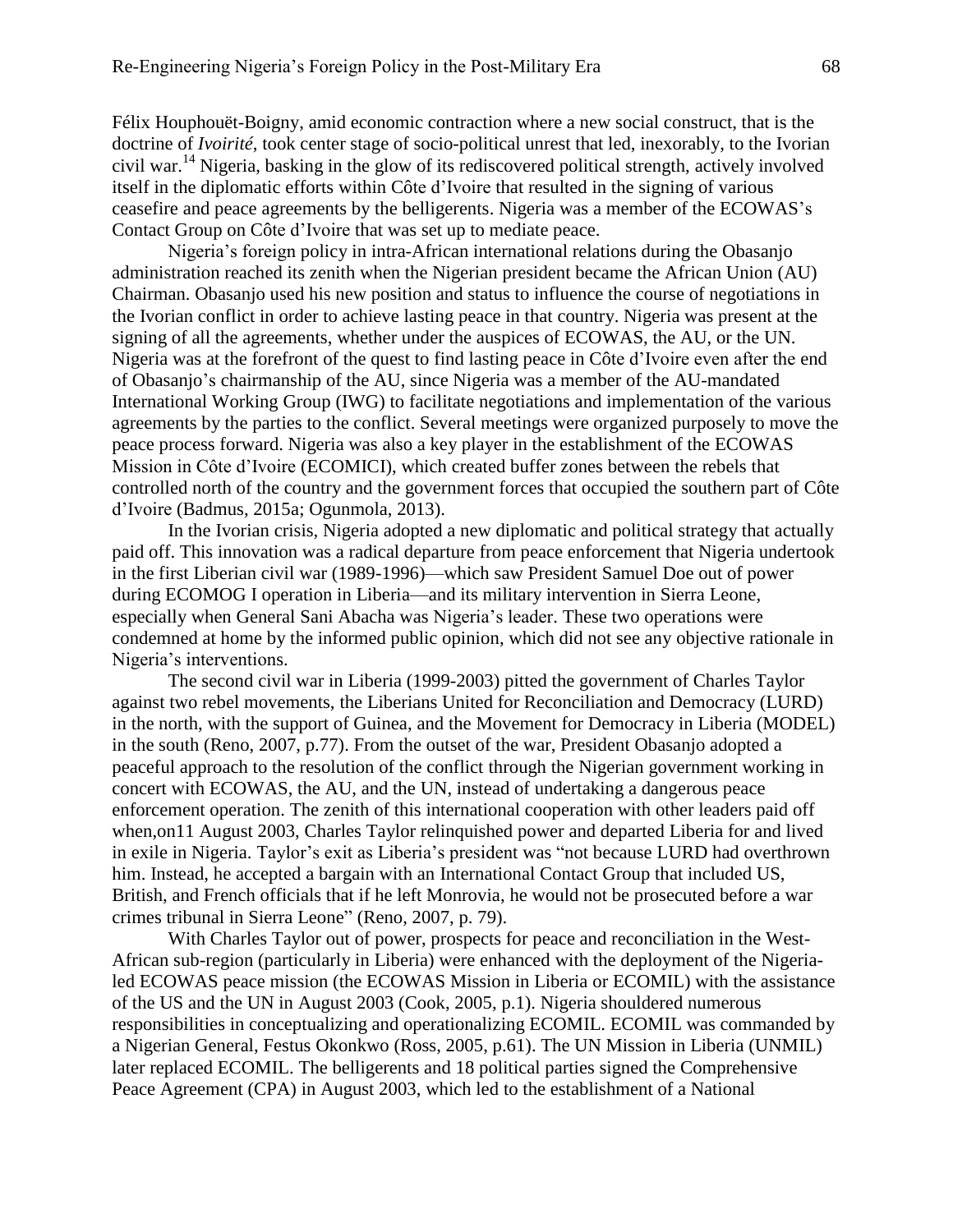Transitional Government of Liberia (NTGL) (Cook 2005, p.2).The concerted efforts of the international community paved the way not only for the presidential elections in 2005, won by Mrs. Ellen Johnson-Sirleaf, but also for a post-war reconstruction in Liberia (Badmus, 2015b).

Following the death of Togo's President Gnassingbé Eyadema in February 2005, a constitutional crisis ensued over the appointment of his son, Faure Eyadema, as acting president by the Togolese military. Doubtless, the actions of and move by the military were flagrant violations of Togo's 1992 Constitution, which vested the power of acting president upon the speaker of the national assembly. The decision to appoint Eyadema's son was condemned by ECOWAS, the AU, the UN, and the broader international community. The AU and ECOWAS, under the chairmanships of President Olusegun Obasanjo of Nigeria and President Mamadou Tandja of Niger and other international organizations were resolute on maintaining the legality and legitimacy of protocol in filling the vacant post of the Togolese president. Their mediation efforts were successful, for Faure Eyadema stepped down on 26 February 2005, and sanctions that had been imposed on Togo were lifted (Ebeku, 2005, p. 6). Moreover, an interim speaker of the national assembly was elected to serve as the acting president of Togo. These efforts paved the way for the conduct of a new presidential election. Nigeria was very influential owing to its incumbency of the AU chairmanship. The Togolese main protagonists met with President Obasanjo in Abuja as well asin Lomé on many occasions during the search for workable political solutions. Eventually, Faure Eyadema, the flagbearer of the *Rassemblement du Peuple Togolais* (RPT), defeated the presidential candidate of the *Union des Forces du Changement* (UFC), Emmanuel Akitani Bob, to emerge as a democratically elected president during the 24 April 2005 election—though the election was marred with irregularities, and the opposition parties declared the election a sham. On19 May 2005, Nigeria hosted a meeting of theAU leaders in Abuja. One of the main purposes of this meeting was to consolidate the fragile peace and promote reconciliation in Togo (African Union, 2005, p. 4). In a nutshell, the conduct of the presidential election in Togo was a victory of legality over illegality and an achievement for Nigeria's foreign policy under President Obasanjo.

Despite its commitment to peaceful resolutions of sub-regional conflicts, the Nigerian government under Chief Obasanjo took time to address the socio-economic problems that beset West Africa. One of main founders of ECOWAS in 1975, Nigeria has historically played a leadership role in the activities of the organization since its inception. Abuja provides a conducive environment for the institution to function since it hosts its Secretariat(now known as the ECOWAS Commission) in Abuja. Nigeria finances most of the institution's activities, and it also pays about half of the institution's annual budget (Fawole, 2004). Thus, in pursuance of its commitment to the goals of economic integration and development, Fawole (2004, p. 45) writes, "The Obasanjo government established a separate Ministry of Cooperation and National Integration in Africa with a cabinet rank minister in charge. This is with a view to pursuing inherited commitments to the development of West Africa and economic integration in Africa through the African Economic Community, whose treaty was signed in Abuja in 1991."

# **The rest of Africa: Leadership role conceptions, security management and socio-economic development**

It is important to state that Nigeria's post-military foreign policy performs creditably in African affairs, especially in the areas of conflict resolution and management, and economic development. During the Obasanjo administration, Nigeria was at the forefront at all meetings,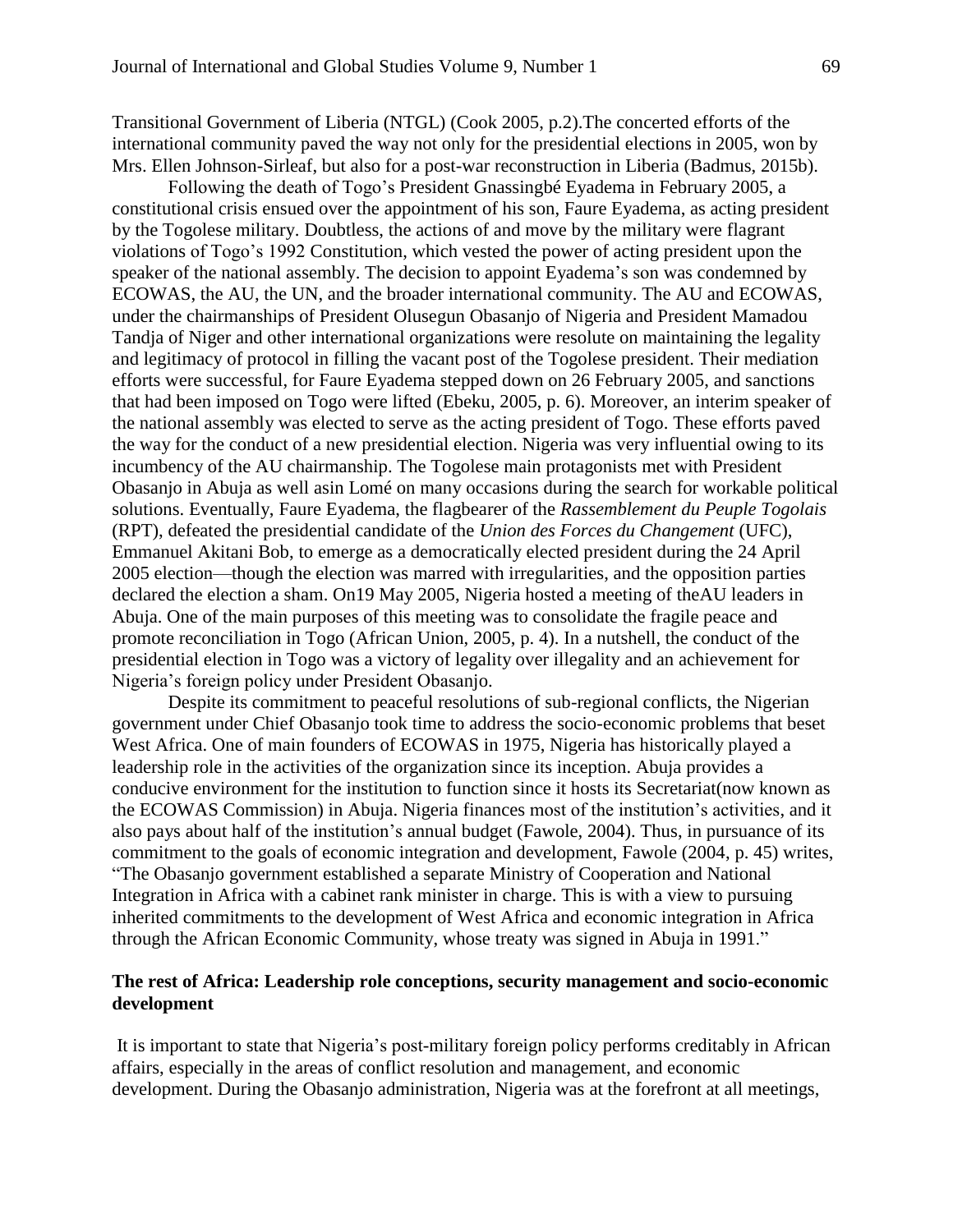conferences, and negotiations that resulted in the transformation of the OAU into the AU, as well as the launching of the New Partnership for Africa's Development (NEPAD). In the area of peaceful resolution of conflict, Obasanjo's Nigeria was also at the forefront, with particular examples being its efforts in strengthening the political impasse in São Tomé e Príncipe and the Sudan's Darfur conflict, among others. The assessment of these achievements constitutes our main task in this sub-section.

The global transformation and many problems confronting Africa at the end of the Cold War necessitated the transformation of the OAU into a new, improved and proactive pan-African institution and became, in 2002, the African Union, (AU). Nigeria showed strong commitment to the realization of the establishment of the institution, particularly during its transition phase. Thus, Nigeria was one of the principal forces behind the establishment of the AU. The AU was officially launched at the meeting of African heads of state and government held in Durban, South Africa on 9 July 2002. The transformation of the OAU into AU enjoyed Nigeria's support and the commitment of President Obasanjo.

Nigeria's commitment to African affairs was also evident during the launching of NEPAD, which was the initiative of Presidents Thabo Mbeki of South Africa, Abdoulaye Wade of Senegal, Abdulazeez Bouteflika of Algeria, and Olusegun Obasanjo of Nigeria. The Nigerian president provided the impetus and the much-needed leadership that served as a boost to the Africa's initiative of having a new, home-grown, rather than externally imposed, economic blueprint for African development. The NEPAD document's aims at supporting Africa's development through Africa's own efforts, in partnership with the advanced countries of the world (see Kempe, 2002for details). The NEPAD initiative received financial support from the advanced countries, especially the G8.Obasanjo's Nigeria also supported the African initiative financially. Obasanjo, during his leadership of Nigeria, was a member of NEPAD Steering Committee, and a Nigerian diplomat, Ambassador Aluko Olokun became the Head of NEPAD Implementation Committee. This is a clear indication of Nigeria's assertive foreign policy achievement in African Affairs.

When Major Fernando Pereira-led coup d'état in São Tomé e Príncipe on 16 July 2003, it presented yet another opportunity for Nigeria to exert its influence in conflict resolution in Africa. What reinforced the Nigerian government's position to be more involved in resolving the political crisis is that President Fradique de Menzes of São Tomé e Príncipe was in Nigeria attending the 6th Reverend Leon Sullivan Summit at the time of the coup, while his foreign affairs minister, "Nando" Rita, was attending an international meeting of the Community Lusophone Countries (CPLP) in Portugal. As expected, the reactions of the international community were negative and hostile towards the junta. Nigeria responded to the coup by supporting the AU resolution to ostracize the junta. The Nigerian government's position is understandable, particularly given the fact that President de Menzes was the guest of Obasanjo at the time of the coup. The Nigerian president, working together with other African leaders within the context of the AU, did not foreclose the possibility of using military force to reinstate de Menzes (Porto, 2003, pp. 34-35). However, São Tomé e Príncipe ultimately returned to constitutional order in response to intense pressure from the international community. President Obasanjo accompanied the reinstated President de Menzes to his country. Obasanjo's position was also premised on Nigeria's national interest. This is because, as Porto (2003) stated:

It relates to the process of bidding for São Tomé's nine deep-sea oil blocs in the Joint Development Zone (JDZ), where Nigeria has 60% revenue sharing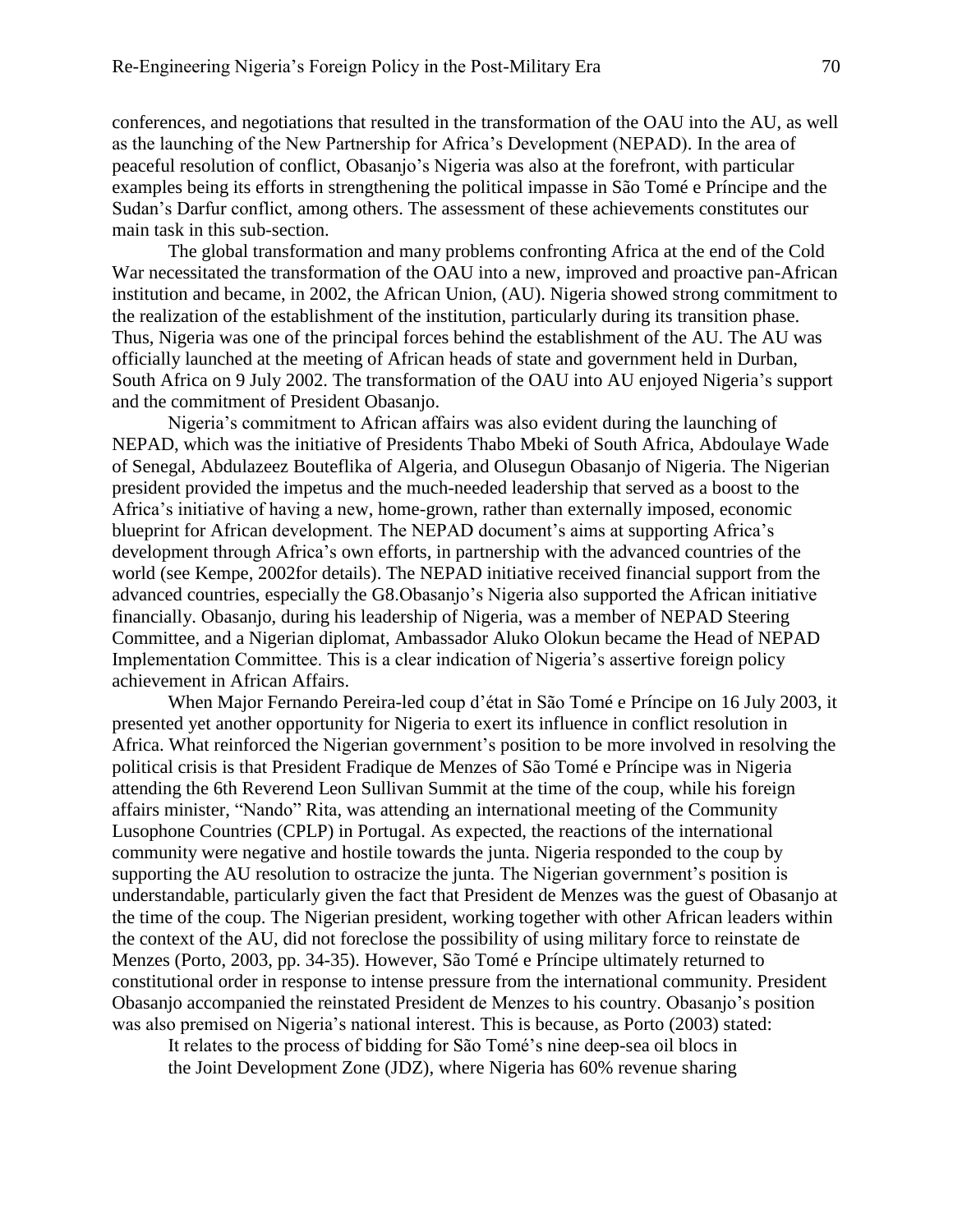interest. The amount that will accrue to Nigeria from the ongoing bidding is estimated by sources close to Obasanjo at \$162 million. (p. 35)

The conflict in the Sudan's Darfur region<sup>15</sup> posed challenges to the Nigeria's African foreign policy. The start of the war can be traced to the February 2003 rebellion championed by the Sudan Liberation Movement/Army (SLM/A) and the Justice and Equality Movement (JEM) demanding greater political representation in Khartoum and an end to decades of marginalization; the rebellion provoked a military response from the Khartoum-based government and *Janjaweed. <sup>16</sup>*The atrocities committed against civilians by the protagonists and the North/South war between Khartoum and the Sudan's People Liberation Movement/Army (SPLM/A) worsened the security situation in Darfur, inducing complex emergencies. The developments saw the AU peacemaking efforts go into top gear; this was with the strong backing of Nigeria. President Obasanjo, the AU chairman, became a major force in finding peaceful solutions to the conflict. With the support of Nigeria, Idris Derby's Chad negotiated a peace agreement between Khartoum and the SPM/A on 3 September, 2003.This served as the basis for the Inter-Sudanese Internal Dialogue (ISID), hosted by Chad. The ISID led the belligerents to sign the Humanitarian Ceasefire Agreement on Darfur Conflict (HCA) on 8 April 2004 and at the same time to adopt a Protocol on the Establishment of Humanitarian Assistance for Darfur. All these efforts received the support of the Nigerian government. Furthermore*,* Obasanjo, in his capacity as the AU chairman, was in Sudan (and in Darfur in particular) on many occasions to dialogue with the belligerents. Abuja hosted the much-publicized Abuja Peace Talks. In the area of peacekeeping, Nigeria was the main troops contributing country (TCC) to the AU-mandated African Union Mission in Sudan (AMIS). AMIS was mandated to monitor and observe compliance with the HCA and other future agreements, abetting the confidence building process and providing a secure and enabling environment for the deliverance of humanitarian assistance and the return of the Internally Displaced Persons (IDPs) and refugees to their home (Badmus, 2015).

In spite of Abuja and the international community's efforts to bring peace to Darfur, the protagonists' indifference to the peacekeeping efforts further worsened the security situation of the region. In addition to the fact that Nigeria was the leading troops contributor to AMIS and also the leading TCC to the succeeding AU/UN Hybrid Operation in Darfur (UNAMID), which, was deployed in 2007, Nigeria has also provided substantial financial and humanitarian assistance as part of its commitment in bringing peace to Africa (Badmus, 2015). Although the war is still ongoing, the efforts of the Obasanjo's led administration will forever be remembered. This is a clear case of Nigeria's commitment to Africa as the center-piece of its foreign policy. International interventions in Darfur have reduced the scale of killings and relatively improved the security of the region.

It is undeniable that the Obasanjo administration achieved considerable gains in his conducting of Nigeria's foreign policy during the late twentieth century and early twenty-first century (just as he did during his time as a military ruler of Nigeria in the 1970s). This position is corroborated by Ilofuan's earlier statement in the third epigraph of this paper. However, Obasanjo had his limitations, especially with respect to his approaches to foreign policy implementation. His shortcomings in foreign policy implementation have brought an avalanche of acerbic criticism against the administration. President Obasanjo is, to some extent, reputed for conducting Nigeria's external relations without following due processes. Sometimes, a number of institutions and structures that are constitutionally empowered to have inputs either directly or indirectly in the formulation and implementation of foreign policy were bypassed and, at best,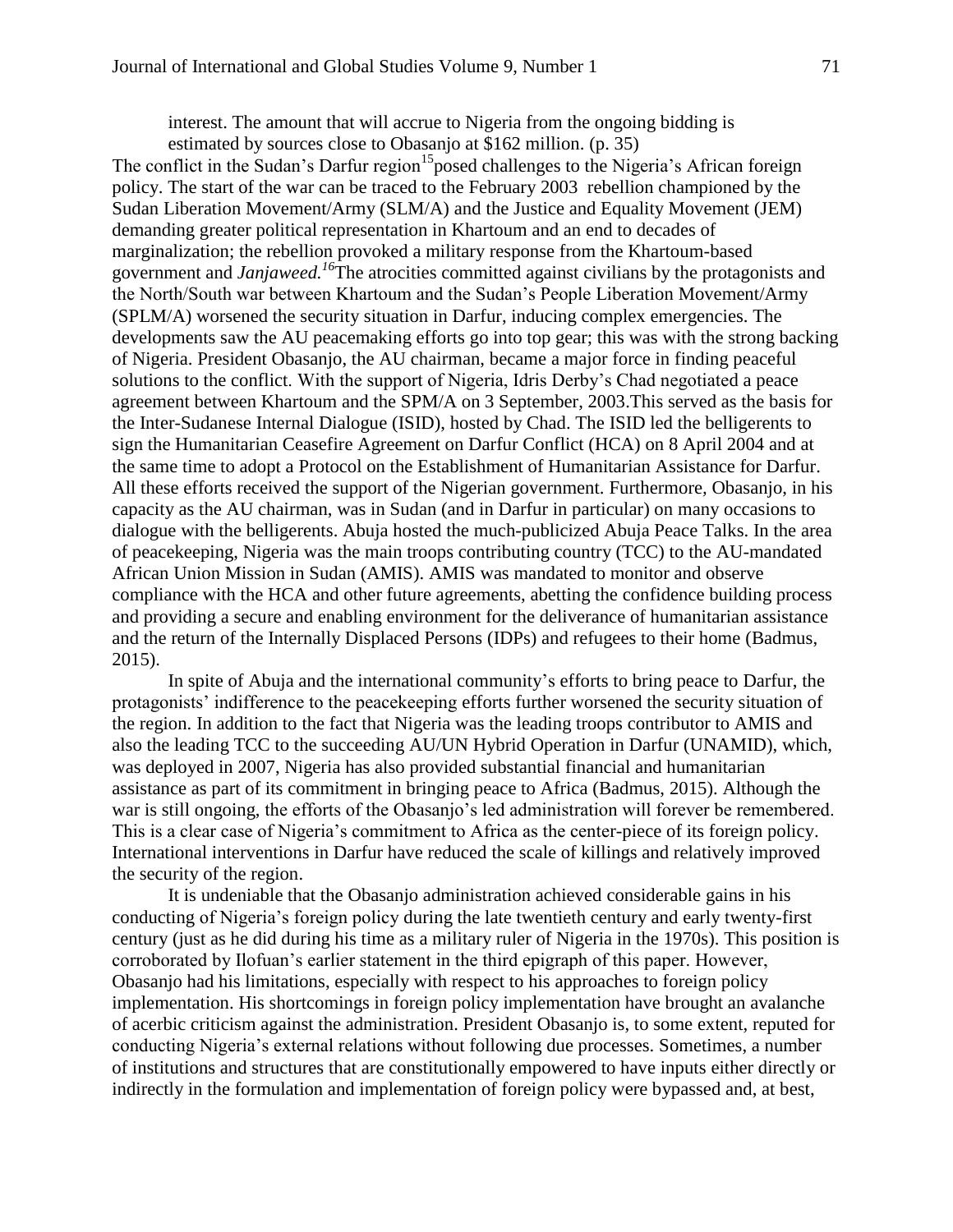ignored. Some Foreign Affairs Ministers under Obasanjo only existed in name and played subordinate roles, for the president was his own Foreign Affairs Minister, for example. The National Assembly complained on a number of occasions, accusing Obasanjo of acting on foreign policy issues without proper consultations with the Nigerian law makers. Therefore, it is not a surprise that some Nigerians saw/see the president's conduct as being anti-democratic.

#### **Conclusion**

This paper has examined the formulation and conduct of Nigeria's foreign policy under the Fourth Republic and how it has departed from what it used to be under military rule. The paper has established that Nigeria's foreign policy under the civilian administration of Chief Obasanjo was successful going by a number of domestic and international issues it was able to resolve, especially in Africa, namely, Africa's security management through peacemaking and peacekeeping operations, Africa's economic development through the transformation of the OAU into the AU, and the launching of NEPAD among others.

In spite of these policy achievements, the paper has also established that for this solid and articulate foreign policy of the civilian administration to be sustainable, it must, of necessity, be rooted in strong domestic structures. In this regard, the economic diplomacy of the government, especially its privatization and liberalization policies, and war against corruption and graft, among other agendas, must be pursued with more vigor. Although the succeeding Umar Yar'Adua (2007-2010) and Goodluck Jonathan's (2010-2015) governments embarked on their own economic agendas (the so-called Seven Points Agenda, and the Transformation Agenda, respectively) meant to continue the revitalization and sustainability of the Nigerian economy, it must be realized that it is only when a country has a solid economic base, together with favorable socio-cultural and stable civil-military relations within the context of democratic rule that its foreign policy can be assertive in order to achieve its interests at the global level. From all indications, this is the foreign policy thrust of the new civilian administration of President Muhammadu Buhari (May 2015- ).

At this time, Nigeria needs to re-examine its national interests and foreign policy objectives. Nigeria's foreign policy objectives must be realistic, for some of the current interests that are being pursued by the government such as the restoration of human dignity to black men and women all over the world, are at best, anachronistic and unrealizable, and should be regarded as wishful thinking. This is a grandiose goal that lacks grounding in Nigeria's economic reality. All said, Obasanjo's foreign policy record was a success story; the onus is now on President Muhammadu Buhari to continue the good work of President Obasanjo.

#### **Notes**

 $\overline{a}$ 

<sup>&</sup>lt;sup>1</sup>Literature on the impacts of colonial legacies on Nigeria's foreign policy is extensive. See Akinyemi, 1989.

<sup>&</sup>lt;sup>2</sup>Nigeria was under the military governments of General Yakubu Gowon (1966-1975) and Generals Murtala Muhammed/Olusegun Obasanjo (1975-1979). These regimes, despite the fact that they were military in nature, to some extent, ruled Nigeria in accordance with the norms of international behavior.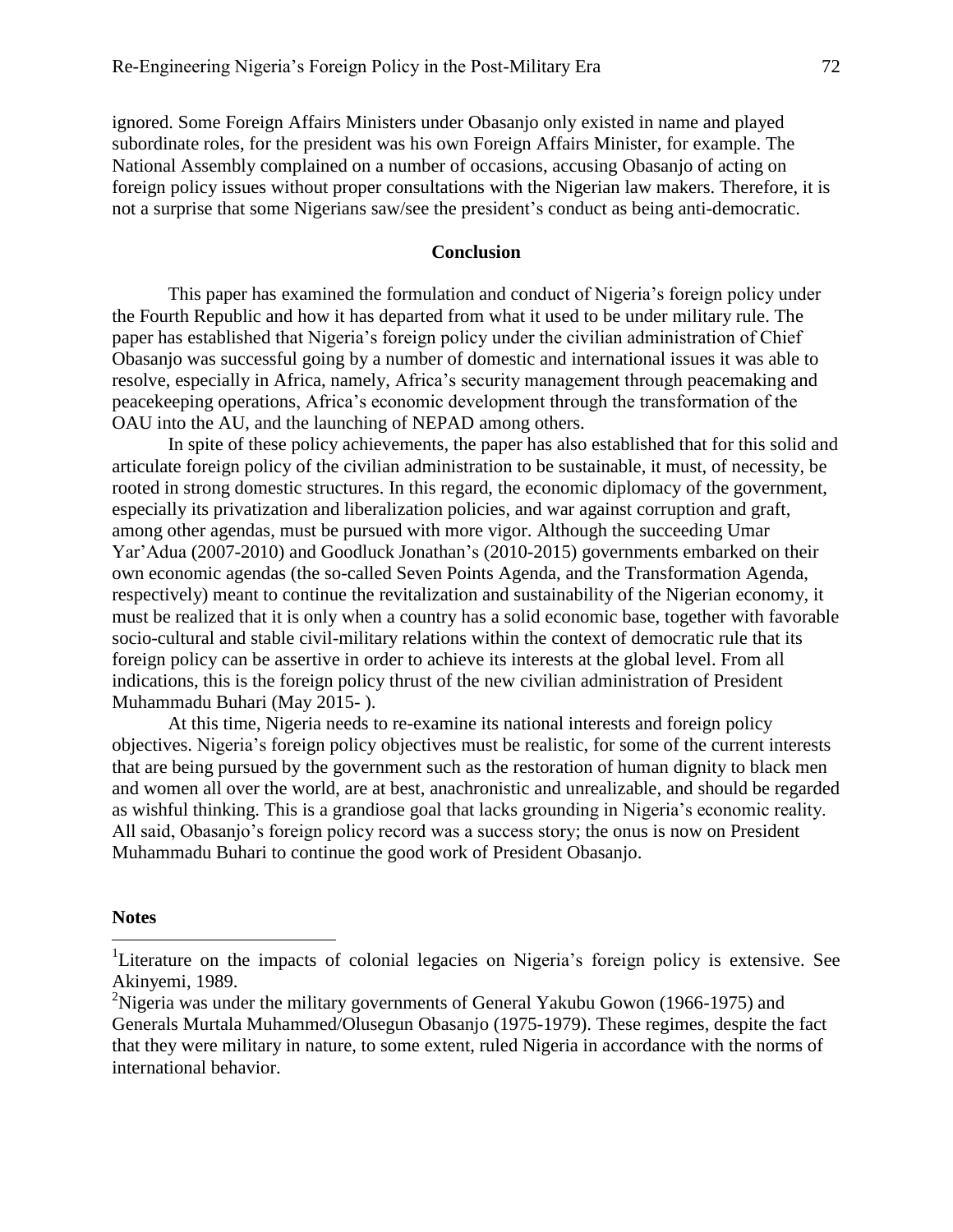$\overline{a}$ 

 $3$ In the colonial world, African states were aligned with either of the Cold War divide, and one could easily distinguish the sphere of foreign or economic policy (Leslie & Weinstein, 1977, pp. 283-286).

 $4$  For a comprehensive analysis of Nigeria's foreign policy under military rule, see Fawole 2003. <sup>5</sup>The murder of four regional chiefs in Ogoniland, home to Nigeria's ethnic minority Ogoni people, occurred during the height of tensions surrounding government efforts to impose a military presence in the areaand resume crude oil extraction. The region's chiefs and leading activists had been criticizing the government for failing to protect the region from environmental devastation at the hands of the petroleum industry.

<sup>6</sup>Ken Saro-Wiwa, Nigerian writer, television producer, and environmental activist, was also president of the Movement for the Survival of Ogoni People (MOSOP), a nonviolent movement protesting the environmental degradation of the Ogoni region's land and waters. The arrest, persecution,and subsequent execution of Saro-Wiwa(and eight other Ogoni leaders) by the

Abacha regime provoked international outrage. 7 On the influence of the idiosyncratic variable, see Roseneau, 1966.

<sup>8</sup> Akindele, 2003, reported that between May 1999 and Mid-August 2002, Obasanjo made 113 oversea trips, spending 340 days outside Nigeria.

<sup>9</sup> Retrieved from http://www.nigeriaworld.com/../100404.htm (accessed, 17 November 2015).  $10$  Ibid.

 $11$  On Sierra Leone's civil war and international interventions, see Badmus and Ogunmola, 2009, Ogunmola and Badmus, 2006, Ogunmola 2013.

 $12$ <sup>12</sup>The potential pullout of Nigeria's troops from Sierra Leone, as was contemplated by the Abubakar's regime, alarmed the international community, for it was thought that such a withdrawal would pose a threat to sub-regional security, prompting the international community to commit more funds and logistics to the ECOWAS Monitoring Group (ECOMOG) (Berman & Sams, 2000, p. 126).

 $^{13}$ Founded in 1975, The Economic Community of West African States (ECOWAS) is a union of 15 West African states that was originally established to promote economic integration and "collective self-sufficiency" in the region; eventually, the objective of ECOWAS broadened in scope to include regional peacekeeping and the fostering of a collective regional security.

<sup>14</sup>The authors have done extensive work on the civil war in Côte d'Ivoire. See Badmus, 2009c, Badmus 2015a, Ogunmola, 2007.Ogunmola, 2013, and Ogunmola and Badmus, 2005.

<sup>15</sup> For background studies on Darfur conflict, see Badmus, 2008, 2011; De Waal (ed.), 2007.

<sup>16</sup> The *Janjaweed* are the Arab militias fighting in Darfur alongside the Khartoum-based regime.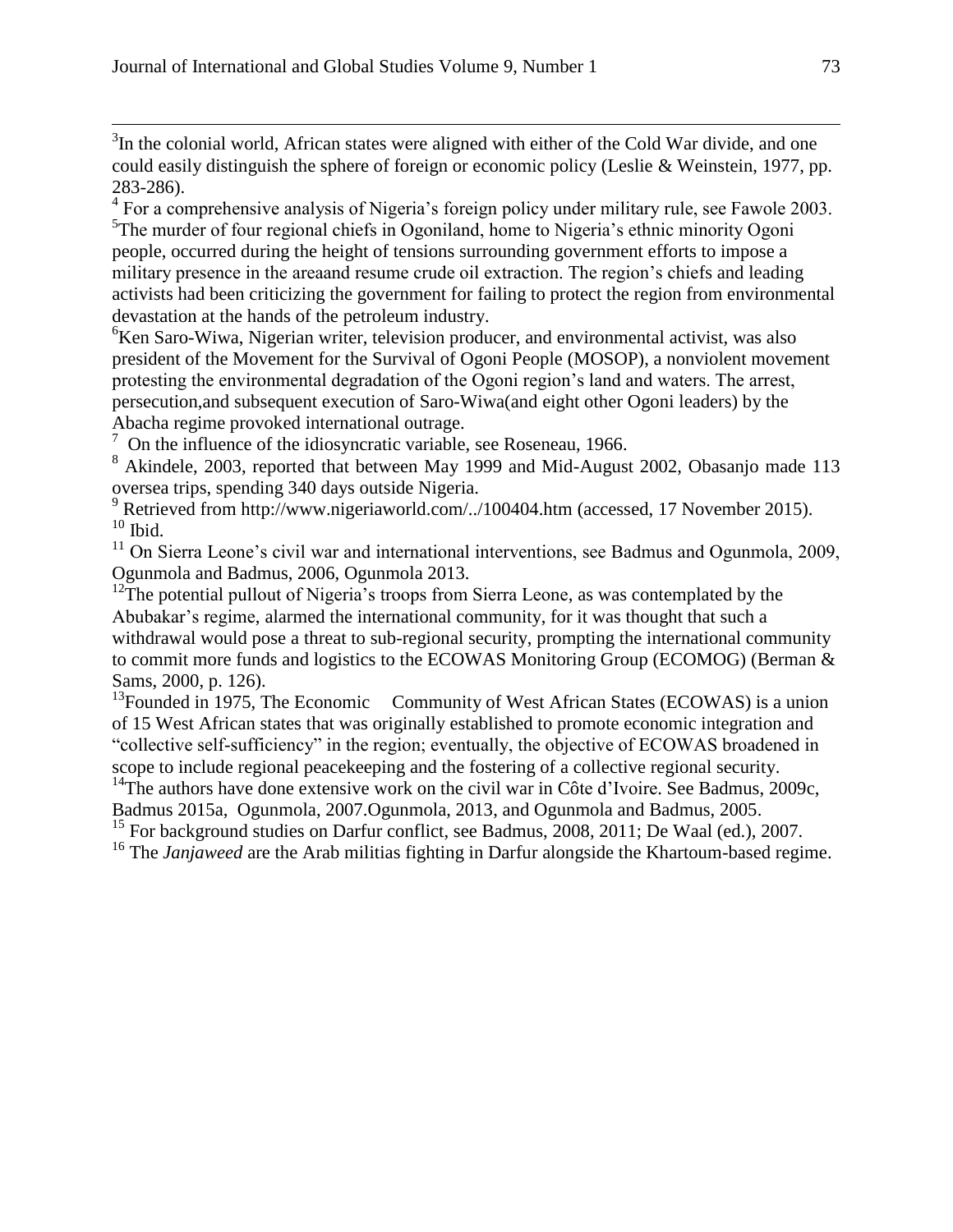### **References**

- Adebajo, A.(2008). Hegemony on a Shoestring: Nigeria's Post-Cold War Foreign Policy.In Adebajo, A., & A-R.Mustapha (Eds), *Gulliver's Troubles: Nigeria's Foreign Policy After the Cold War.* Scottsville: University of KwaZulu Natal Press.
- African Union.(2005). Report of the Chairperson of the AU Commission on the Development in Togo. Peace and Security Council 30th Meeting, 27 May, 2005, Addis Ababa, Ethiopia
- Agbu, O.(1999). Alternative Projections for Nigerian Foreign Policy. In Saliu, A. H. (Ed.), *Selected Themes in Nigerian Foreign Policy and International Relations*. Ilorin: Sally and Associates.
- Akindele, R. A. (2003). *Foreign Policy in Federal Politics: A Case Study of Nigeria*. Lagos: World Press.
- Akinyemi,B. (n.d.).Presidential System and International Relations. Address to the Nigerian Senate (Mimeographed paper).
- Akinyemi, B.(1989). The Colonial Legacy and Major Theme in Nigeria's Foreign Policy. In A. B.Akinyemi, S.O. Agbi and A.O. Otubanjo (Eds.), *Nigeria Since Independence: The First 25 Years.* X. Ibadan: Heinemann Educational Book (Nigeria) Limited.
- Aluko, O.(1981).*Essays in Nigerian Foreign Policy.* London: George Allen and Unwin.
- Badmus, I.A.(2005a). Retired Military Officers in Politics and the Future of Democracy in Nigeria. *Africa Insight,*35(3), 55-63.
- Badmus, I.A.(2005b). Nigeria's National (In)Security: The Threat Analysis. *Peace Research: The Canadian Journal of Peace Studies,* 37(1), 87-92.
- Badmus, I.A. (2008).Nosso Darfur, Darfur Deles: A Política Desviante do Sudão e a Nascente 'Limpeza Étnica' numa Emergente Anarquia Africana. *Contexto Internacional*, 30(2),309-360.
- Badmus, I.A.(2009a). Stabilising Nigeria: Small Arms and Light Weapons Control and Security Sector Reform. *Asteriskos*: *Journal of International and Peace Studies.*8&9, 7-32.
- Badmus, I.A.(2009b). Under Reconstruction: Ethnicity, Ethnic Nationalism and the Future of the Nigerian State.*Law and Politics in Africa, Asia, and Latin America* (*Verfassung Und Recht In Ubersee*). 42(2), 212-239.
- Badmus, I.A. (2009c). Even the Stones are Burning: Explaining the Ethnic Dimension of Civil War in Côte d'Ivoire. *Journal of Social Sciences.*18(1), 45-57.
- Badmus, I.A.(2011). Contesting Exclusion: Uneven Development and the Genesis of the Sudan's Darfur War. *Journal of Alternative Perspective in the Social Sciences.*3(3), 880-912.
- Badmus, I.A. (2015a). *The African Union's Role in Peacekeeping: Building on Lessons Learned from Security Operations.* Basingstoke and New York: Palgrave Macmillan.
- Badmus, I.A. (2015b). Security Sector Transformation in Post-Conflict West African States: Sierra Leone and Liberia Case Studies. In T.Manish (Ed.), *Internal Conflicts and Peacebuilding Challenges.* New Delhi, India: KW Publishers Pvt. Ltd.
- Badmus, I.A.,Ogunmola, D. (2003). Nigeria's Foreign Policy under General Abdulsalami Abubakar. *Nigerian Journal of International Affairs.*29(1&2), 381-392.
- Badmus, I.A.,& Ogunmola, D. (2009).Towards Rebuilding a Failed State: The United Nations Intervention in the Sierra Leonean Civil War. *Journal of Alternative Perspective in the Social Sciences.*1(3), 720-735.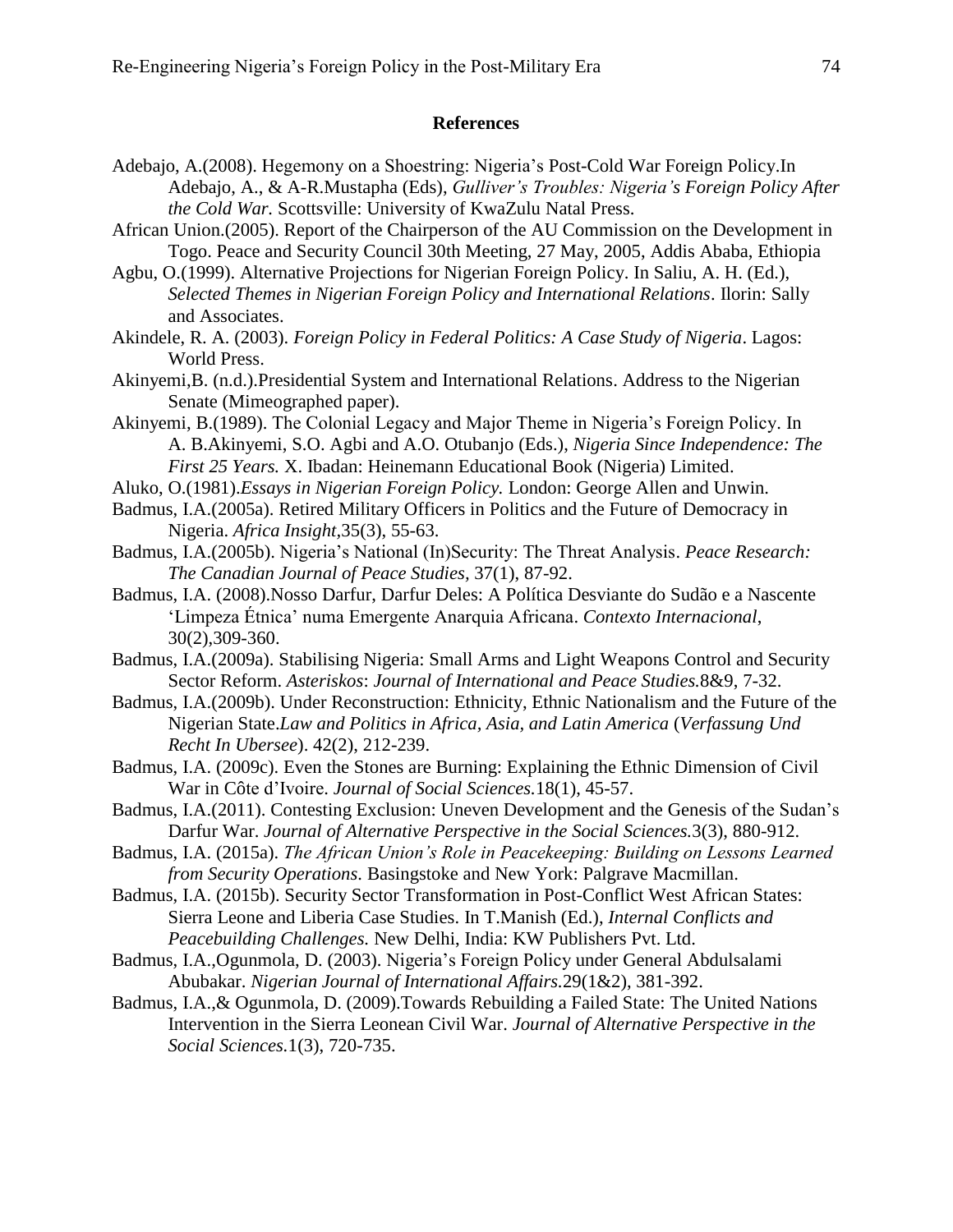- Berman, E., & Sams, K. (2000).*Peacekeeping in Africa: Capabilities and Culpabilities.* Geneva and Pretoria: UNIDIR and ISS.
- Cook, N. (2005). Liberia's Post-War Recovery: Key Issues and Developments (Mimeo).
- De Waal, A.(Ed.)(2007). *War in Darfur and the Search for Peace.* Cambridge, MA: Global Peace Initiative, Harvard University.
- Ebeku,K. (2005). The Succession of Faure Gnassingbé to the Togolese Presidency: An International Perspective. Uppsala: Nordiska Afrikainstitutet.
- Fawole, W. A.(2003).Nigeria's External Relations and Foreign Policy Under Military Rule *(1966-1999).* Ile Ife: Obafemi Awolowo University Press.
- Fawole, W. A.(2004).*Understanding Nigeria's Foreign Policy Under Civilian Rule Since 1999: Institutions, Structures, Processes, and Performance.* Ibadan: College Press.
- Herskovits, J.(2007). Nigeria's Rigged Democracy." Retrieved fromhttp://www.foreignaffairs.org (accessed, 26 May 2008).
- Holsti, K.J.(1995).*International Politics: A Framework for Analysis*. New Jersey: Princeton-Hall, Inc.
- Human Rights Watch (2007). *Chop Fine: The Human Rights Impacts of Local Government Corruption and Mismanagement in Rivers State, Nigeria.* London: Human Rights Watch.
- Jaemahn,S. (1989) South Korea's Third World Diplomacy and Some Recommendations for Change. *East Asian Review.*1(3),14-34.
- Kempe, R. H.(2002). From Crisis to Renewal: Towards a Successful Implementation of the New Partnership for Africa's Development. *Africa Affairs.*101(404).
- Leslie, R.,& B. Weinstein (1977).*Introduction to African Politics; A Continental Approach.* New York: Praeger Publishers.
- Northedge, F.S. (Ed.) (1968). *The Foreign Policies of the Powers.* London: Faber.
- Obiozor, G. (1994). Nigeria's Foreign Policy Objectives. In G. Obiozor (Ed.), *The Politics of Precarious Balancing: An Analysis of Contending Issues in Nigerian Domestic and Foreign Policy.* Lagos: Nigerian Institute of International Affairs.
- Ogunmola, D.(2007). Managing Paradoxes: The Political Economy of Côte d'Ivoire Crisis. *Journal of Social Sciences.*15(2).
- Ogunmola, D.(2013).*The Slippery Slopes into Civil War: Comparing Explanations for the Intra-State Wars in Sierra Leone and* Côte d'Ivoire. Berlin : LAP Lambert Academic Publishing.
- Ogunmola, D., & Badmus,I.A. (2005). Le Chemin de l'autodestruction: origine et dynamique de la Guerre Civile en Côte d'Ivoire. *Africa Development.* XXX (1&2),210-238.
- Ogunmola, D., & Badmus, I.A. (2006). Nigeria's Intervention in the Sierra Leonean Civil War: The Dilemma of a Benign Hegemon. *Africa Insight.*36(3&4),76-94.
- Ogwu, J.(1986).*Nigerian Foreign Policy: Alternative Futures.* Ibadan/Lagos: Macmillan Nigeria for NIIA.
- Olusanya, G.(1986). Nigeria and the Commonwealth. In G. Olusanya and R.A. Akindele(Eds.), *Nigeria's External Relations: The First Twenty Five Years*. Ibadan: University Press Limited.
- Olusanya, G.,& Akindele, R.A. (1986). The Fundamentals of Nigeria's Foreign Policy and External Relations. In G. Olusanya and R.A. Akindele (Eds), *Nigeria's External Relations: The First Twenty Five Years*. Ibadan: University Press Limited.